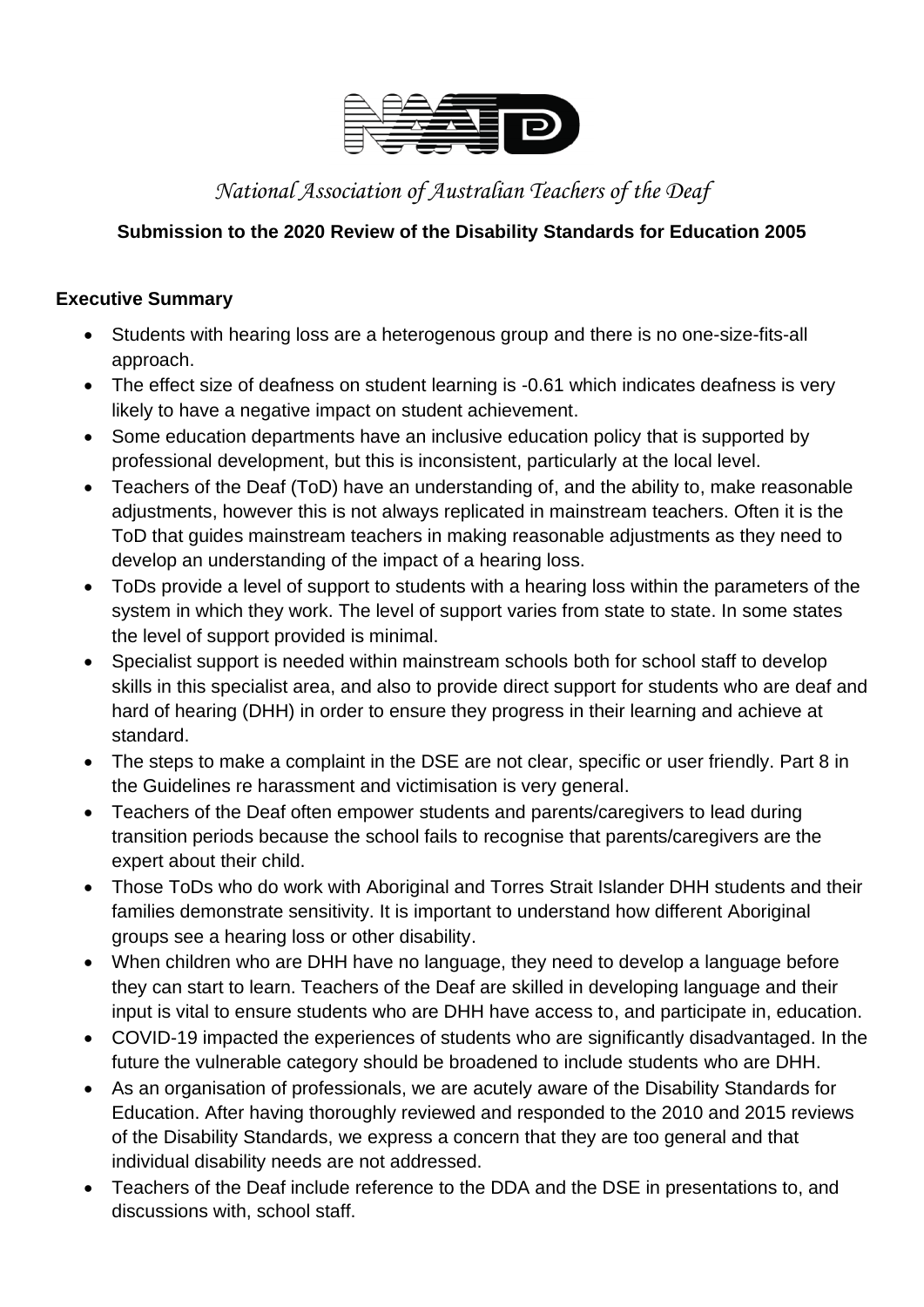- We recommend that:
	- o every teacher, including replacement teachers, needs to complete a module on the Standards which could be linked to the NCCD website.
	- o this training be a requirement of registration bodies for provisional teachers.
	- o modules be developed for discrete disabilities to broaden understanding of
		- reasonable adjustments
		- on the same basis
	- o training provided to parents/caregivers, so they understand and use the same language
- The Standards have the potential to help students with disability to access and participate in education and training on the same basis as students without disability, but schools do not always implement reasonable adjustments consistently.
- The Standards should help Aboriginal and Torres Strait Islander students with disability to access and participate in education and training on the same basis as students without disability if it is enacted. However, a lack of knowledge, capacity and understanding often means the Standards are not enacted.
- There is a need to be more explicit about the wide range of reasonable adjustments that could be considered for students who are DHH in their education and for assessment. Schools generally do not understand what "on the same basis" means because of the frequent comment that adjustments are not fair on the other students.
- Changes to the Standards and suggestions for improving awareness of the Standards recommended by the organisation are listed in the body of the document.
- Regarding understanding and applying the Standards:
	- o a great deal of information is on the NCCD website. Schools could be directed to this to help them support implementation of the Standards.
	- o "reasonable adjustments" and "on the same basis" need specific explanations and long lists of possible adjustments to help schools understand that adjustments will vary for each individual student.
- The Guidance Notes are helpful, but an advisory process where advocacy bodies could provide a range of examples that could be referred to as a support for teachers and leaders in mainstream schools would be useful. This would include examples for children and young people who are DHH across the spectrum of hearing loss. NAATD would be pleased to contribute to this process.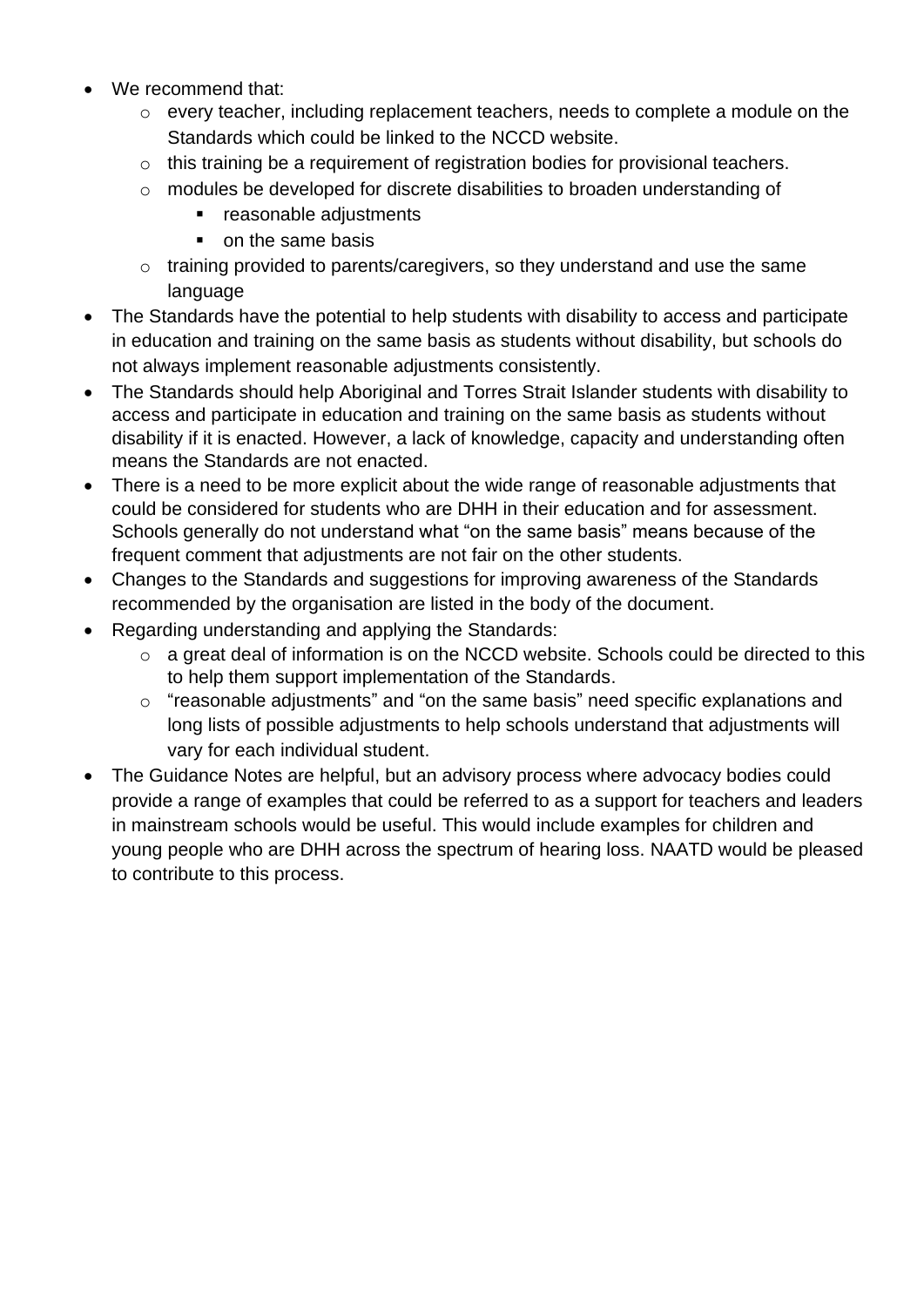### **Preface**

Students with hearing loss include not only those fitted with hearing aids or who have received a cochlear implant, but also the large number of students on any given day in every classroom in every school who have auditory processing issues, or a conductive or fluctuating hearing loss which is not permanent, but which can affect their access to learning.

Differences between children and young people who are deaf and hard of hearing (DHH) are greater than the differences between hearing children and young people. "…deaf children differ from each other in all of the ways that hearing children do plus in the quality and quantity of early language they receive…; the breadth of their experience interacting with people and things in the world…; and possible physical, psychological, or brain-related issues associated with the medical or hereditary causes of their hearing status…" (Marschark & Hauser, 2012, pp. 5-6). Every student who is DHH is different, their needs are multifaceted and multiple difficulties require multiple solutions. In Rittel and Webber's (1973) term, they are "wicked problems" in that understanding the problem means being open to an unlimited number of approaches to meet the needs of each particular student who is DHH. Systems such as education departments or schools tend to take a broad-based approach to students with disabilities when specific approaches are needed to facilitate the growth and independence of each individual student. Students who are DHH have amazing potential and they should not be reduced to a "wicked problem" where they are considered to be "doing OK", with the unspoken subtext "for a deaf kid". The Disability Standards for Education and the Guidance Notes need to be explicit that teaching students who are DHH is not a one-size-fits-all solution.

John Hattie is well known for his work on effect size to help schools determine the variables that have the most impact on student learning. Less known, but equally as important, are the negative effect sizes which point to the most vulnerable learners. Deafness has a negative effect size on student learning of -0.61 which indicates deafness is very likely to have a negative impact on student achievement. (Corwin Visible Learning Plus, 2017, 2018).

#### **Tell us about your experiences with students with disability**

Enrolment and access: What has been your experience with students with disability accessing education?

It is not unusual for schools to refuse to enrol students because they don't believe they have the resources to implement reasonable adjustments. An example is a student who needs Auslan interpreting enrolling and the school realising their funding would be insufficient to employ a fulltime interpreter, and suggest an alternate placement.

Education departments can promote inclusion in ways that lead to parents/caregivers thinking they "must" enrol their child in their local school. There is belief that all schools provide the differentiation of the curriculum and adjustments as do schools with Teachers of the Deaf on staff who work with students who are DHH on a daily basis. This has an impact, particularly on students who are DHH who use Auslan.

Some education departments have an inclusive education policy and this is supported by professional development for school leaders who then provide professional learning for staff. This training may not extend to staff at the front desk as parents/caregivers report being told that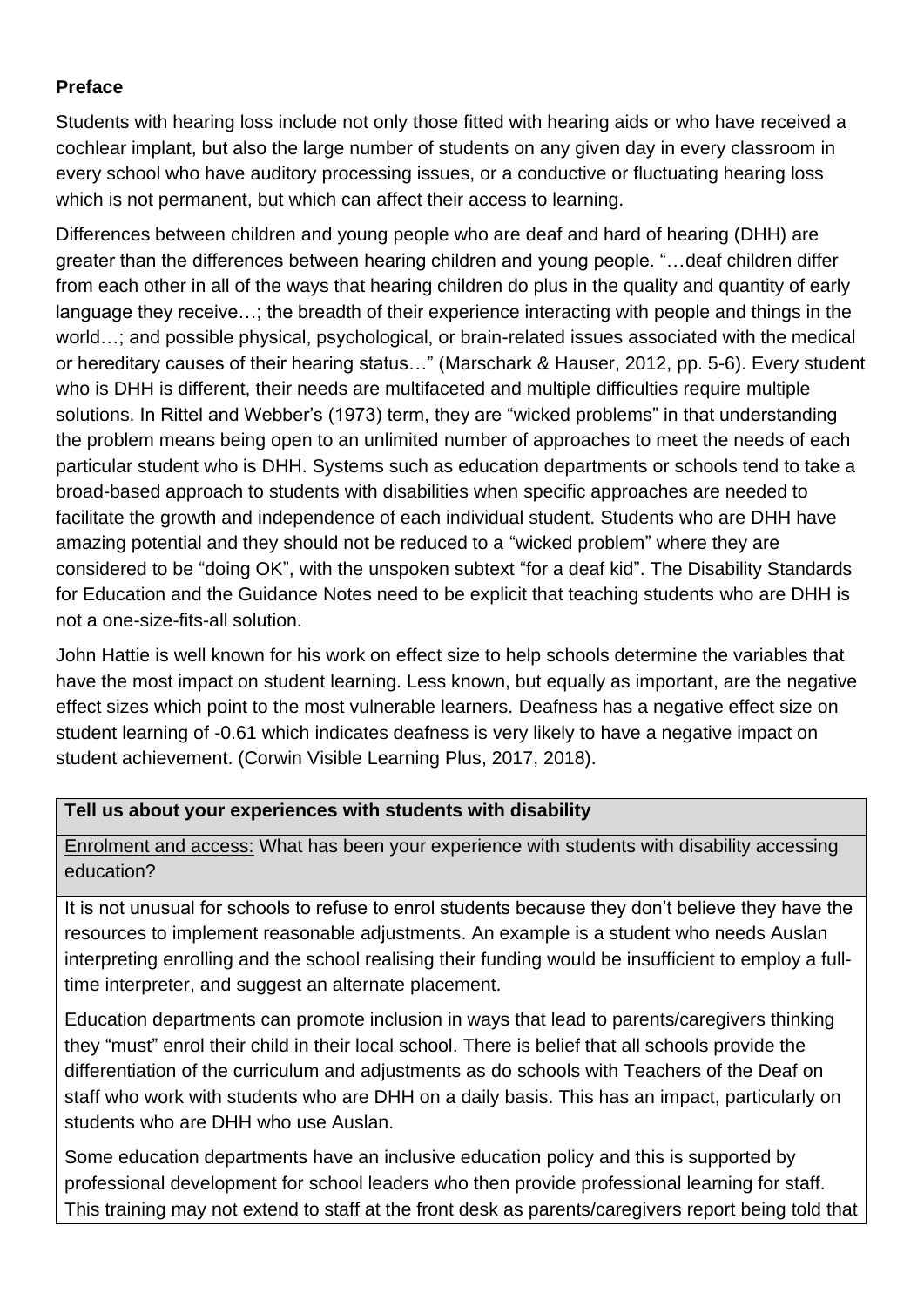a school nearby has more students with special needs, has more resources to support the student, for example, funds or staffing and "do it better". Parents/caregivers can be turned away without engaging with the leadership of the school. It is unclear whether schools might be refusing to enrol students because they perceive it as is too difficult to implement reasonable adjustments, that they have had difficult experiences in the past, that they are unsure if the funding support they may receive, or another reason.

The policy is sound but issues arise with implementation in schools and the great variation at the local level. Schools seem to be aware of the Standards but not all implement them to the same degree. Difficulties arise when schools do not follow the guidelines or when processes change over time and effective approaches have not been documented.

Other state departments might have a tool for schools to use to see how inclusive they are. Depending on the outcome, there is a roadmap to follow for improvement.

Participation: Do you understand your obligations for making reasonable adjustments to ensure all students with disability can participate in education? This includes participating in courses and programs, the curriculum, and using facilities. Would you know how to consult with a student or parent / carer? If you have had experiences in making reasonable adjustments, tell us about this.

As a professional association we understand the Standards and issues for students with low incidence disabilities. Our state branches provide opportunities for professional learning and members attend professional learning being offered by RIDBC Renwick Centre and the Victorian Deaf Education Institute. In addition, teachers participate in webinars, courses and conferences being offered by education departments and professional associations to stay up to date and to pre-empt adjustments that might be necessary to implement initiatives with students who are DHH.

In mainstream schools it is Itinerant/Visiting Teachers or school-based Teachers of the Deaf who make recommendations about reasonable adjustments for students who are DHH. Successful implementation depends on:

- the culture of the school and openness to support and advice
- how well they implement the principles of universal design for learning as adjustments need to be the first consideration, not an afterthought
- embedding some adjustments such as the consistent use of appropriate listening devices, translation of resources into Auslan or use of captioning in all classes

Frequently, teachers in schools don't know how to make reasonable adjustments and even if provided with guidance, adjustments may not be implemented. As recent COVID experiences have demonstrated, teachers were so busy organising online learning that they either did not consider students who are DHH at all or only after they had prepared their learning materials.

We understand and model the importance of documentation and continuity of implementation of changes in adjustments over time. Changes of staff in schools can mean the need to start again in educating them about the needs of students who are DHH and the adjustments required. Unless these are recorded, they may not be implemented at a school or system level.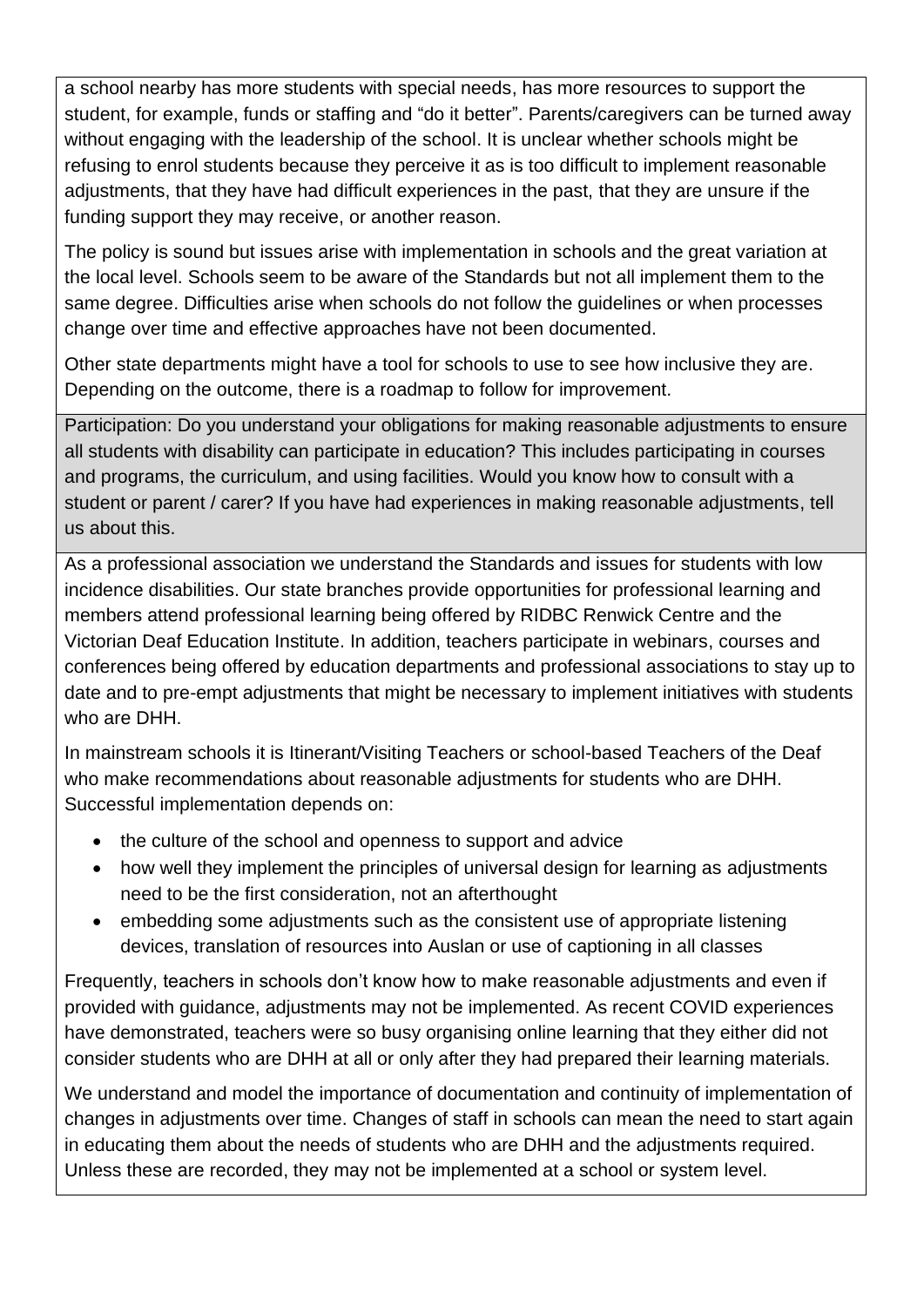Teachers of the Deaf in whatever setting they work, consistently advocate for students who are DHH and their right to an accessible education through the provision of reasonable adjustments so they have access on the same basis as other students. We frequently find a lack of respect for our expertise and our knowledge of the students, despite our focus on meeting Standard 1 of the AITSL Professional Standards for Teachers: Know students and how they learn. NAATD (2016) developed *Teacher of the Deaf Elaborations of the Australian Professional Standards for Teachers* which documents the skills and knowledge used by Teachers of the Deaf.

There can almost be a refusal to acknowledge the needs for students who are DHH and those with blindness or low vision in class but particularly when there are applications for special provision for Year 12 assessment. Teachers of the Deaf have been over-ruled by the Year 12 coordinator saying the student/s didn't need adjustments because they are doing so well already. They cannot be convinced that the student might be doing so well because of adjustments, or because they are working twice as hard to first understand, and then demonstrate their understanding. Another frequent refrain is that if adjustments were to be provided for the student, it would be unfair to the other students. This demonstrates not only a lack of understanding of the Standards, but also that adjustments are made to enable a student with disability to access and participate in education on the same basis as other students.

Some education departments have clear guidelines as to what must be provided for evidence in applying for special provisions/adjustments for assessment but they tend to be disability specific. Eligibility might require meeting a certain criteria of hearing loss – and this varies, depending on the type of assessment – without recognising that any degree of hearing loss may have an impact on the students' speech perception, speech production, expressive and receptive language, reading comprehension and speed of reading.

The Standards are generic and don't offer enough guidance to take into account the particular needs of students who are DHH. It is important that specialists such as Teachers of the Deaf with additional qualifications in the education of children and young people who are DHH, frequently at Master's level, be involved in improvements to the implementation of the Standards. We could assist in developing an understanding of adjustments at more than a surface and practical level.

Supporting students: How have you appropriately supported students with disability during their education? This includes the student being able to access supports, including specialist resources.

Richard Lavoie\* (n.d.) speaks about the difference between fairness/equality and equity in the classroom: " 'Fair' does not mean that every child gets the same treatment, but that every child gets what he or she needs." Today we could say " 'Equality' does not mean that every child gets the same treatment, but that every child gets what he or she needs to ensure equity." This distinction is important to counteract the belief which is frequently expressed that adjustments for one student are not fair on other students. This needs to be included and elaborated upon in the Guidance Notes.

We support children who are DHH and their parents/caregivers from birth through early intervention services through primary and secondary education and beyond. We use, model and advise teachers in mainstream schools about adjustments that are appropriate for each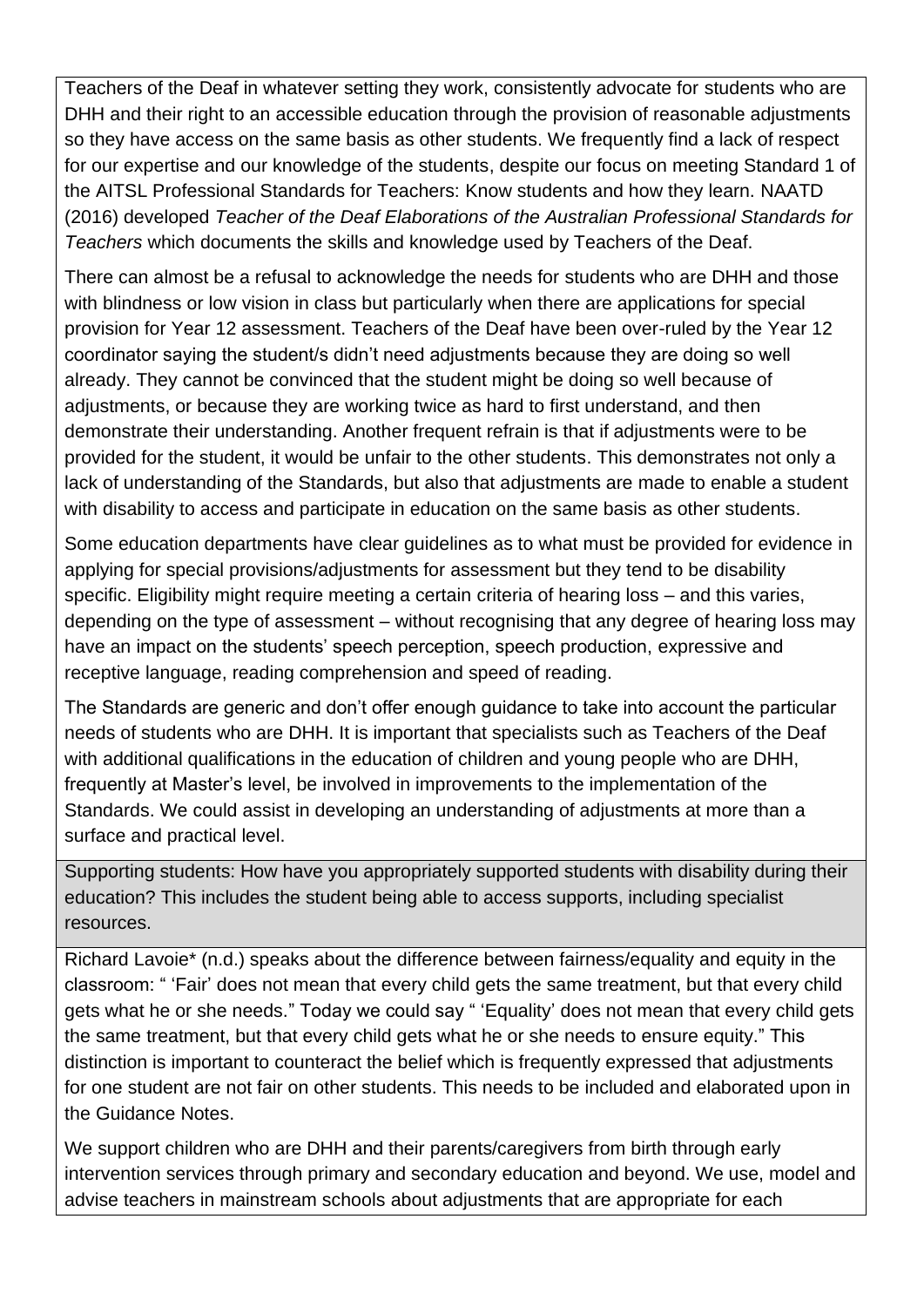particular student who is DHH, depending on their particular learning profile and what is necessary for access to learning on the same basis as their hearing peers.

Schools may not be aware about the existence of the Itinerant/Visiting Teacher service or that this support is available to schools and to students with or without funding under the department's policy for funding students with disabilities. The existence of support options should be clearly outlined by education departments. Not all education departments track where students DHH are being educated in order to target the schools to receive such advice.

The inclusion agenda has resulted in a reduction or elimination of Itinerant/Visiting Teachers. For example, in one state there are now only four Teachers of the Deaf working in this role. In another sector there are no Teachers of the Deaf. Instead of specialist support, education departments are looking to build capacity in mainstream schools but often the people providing this learning are not Teachers of the Deaf. This has the effect of reducing understanding to a one-size-fits-all approach when a multi-faceted approach is required for the complex needs of this vulnerable cohort.

The report on the review of the Program for Students with Disabilities in Victoria recognised that to enhance workforce capability in providing inclusive education, two approaches were needed: to provide all teachers with better training, and the need for more specialist assistance (Department of Education and Training, 2016, p. 75).

Specialist support is needed within mainstream schools for school staff and students who are DHH in order to ensure they progress in their learning and achieve at standard. While some students who are DHH achieve at or above standard many others may not perform as well as their hearing peers. The aim should be to close the gap. Specialist support is also needed to ensure students who are DHH are – and feel – included in school, and have deaf and hearing friends. The ultimate aim of school is for students who are DHH to progress to work or further education.

Under the NDIS, depending on the training and experience of case managers, parents/caregivers may not learn of the existence of the specialised support available from Teachers of the Deaf. In schools, funding might be used to "purchase" time with an integration/teacher aide who is frequently assigned the responsibility for providing specialist support for the student. This is in direct contradiction to best practice as outlined in Evidence for Learning (2019) and if aides are used in this way, they should add value to what teachers do, not replace them. Students who are DHH are more likely to have appropriate adjustments when teacher aides work collaboratively with a specialist Teacher of the Deaf.

It would be of benefit to professionals to provide links to the NCCD website and the case studies, although these could be broadened to include the complexities of learners who are DHH.

\* See Appendix 1 for graphic examples of this concept.

Harassment or victimisation: Have you had a situation where one of your students with disability experienced harassment or victimisation? What steps did you take to address this?

Some examples of harassment or victimisation of students who are DHH are: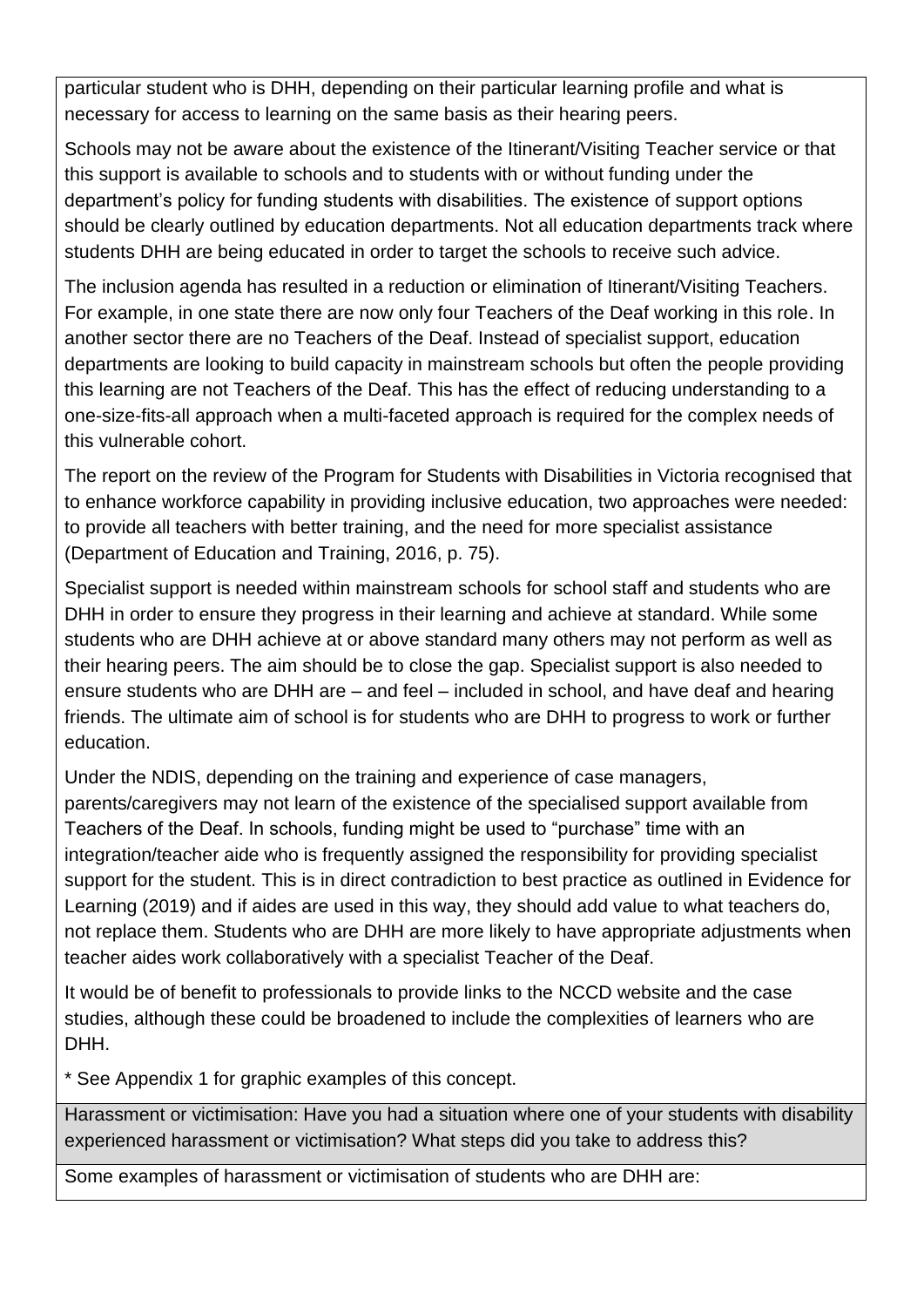- Students are placed under considerable pressure when expected to watch videos that aren't captioned because the teacher says it is too hard to find one.
- Students provided with "busy work" which is beneath their level to work independently rather than being appropriately taught how to work independently.
- Put downs re the use of hearing aids, for example when a student who is DHH said it was too noisy in the classroom, the teacher said they should take their hearing aids off.
- When trying to enact a recommendation from the psychologist, the teacher refused, saying the student was "just playing on their hearing loss".

There is a likelihood of students who are DHH being the only one in a class or school with a hearing loss and not having real friendship groups. They do miss what is going on and so can become an easier target for bullying. A video was taken by another student of the student who is DHH being followed around with verbal bullying occurring because they couldn't hear what was being said.

Students who are DHH experience social isolation and mental health issues can arise. The numbers of people who are DHH experiencing mental health problems is thought to be at least 40% (Brown & Cornes, 2015). There is a significantly higher prevalence of social problems and thought problems in children and adolescents when compared to their hearing peers (Remine & Brown, 2010). Students who are DHH are always playing catch up, wondering if they are being talked about and this leads to anxiety and low self-esteem. They may report feeling left out and not belonging to their school or their family because of the pace of communication and the frequency of missing out on information.

There are many examples of Teachers of the Deaf raising issues they have observed with class teachers and the principal, and not being supported. There is a lack of support from schools and the education systems and the Teacher of the Deaf may lose standing as an advocate for their students, particularly if they have made teachers and/or the leadership in the school aware of their responsibilities under the DDA and DSE.

The steps to make a complaint in the DSE are not clear, specific or user friendly. The fact sheets re the complaints process are easier to understand than the Standards. Part 8 in the Guidelines re harassment and victimisation is very general.

It is hard for a teacher or a parent to go beyond a complaint if they have an issue due to the lack of a mechanism to address harassment. In one system, only two out of eleven complaints had follow up action implemented. The majority of cases are often not resolved. Deciding to make a complaint, to "take up the fight" is damaging for the student and the parents/caregivers.

It is possible that the complaint doesn't go further because there is resolution at a local level – which perhaps may suit the department, but not the student.

There needs to be transparency in reporting of cases raised and resolutions achieved so that systems can then see more broadly the success rate and make systematic changes if required.

Compliance: Have any of your students or parents / carers said that you were not meeting your obligations? How did you address this?

Compliance is closely tied to reasonable adjustments and there have been many situations where parents/caregivers say schools are not meeting obligations. Teachers of the Deaf have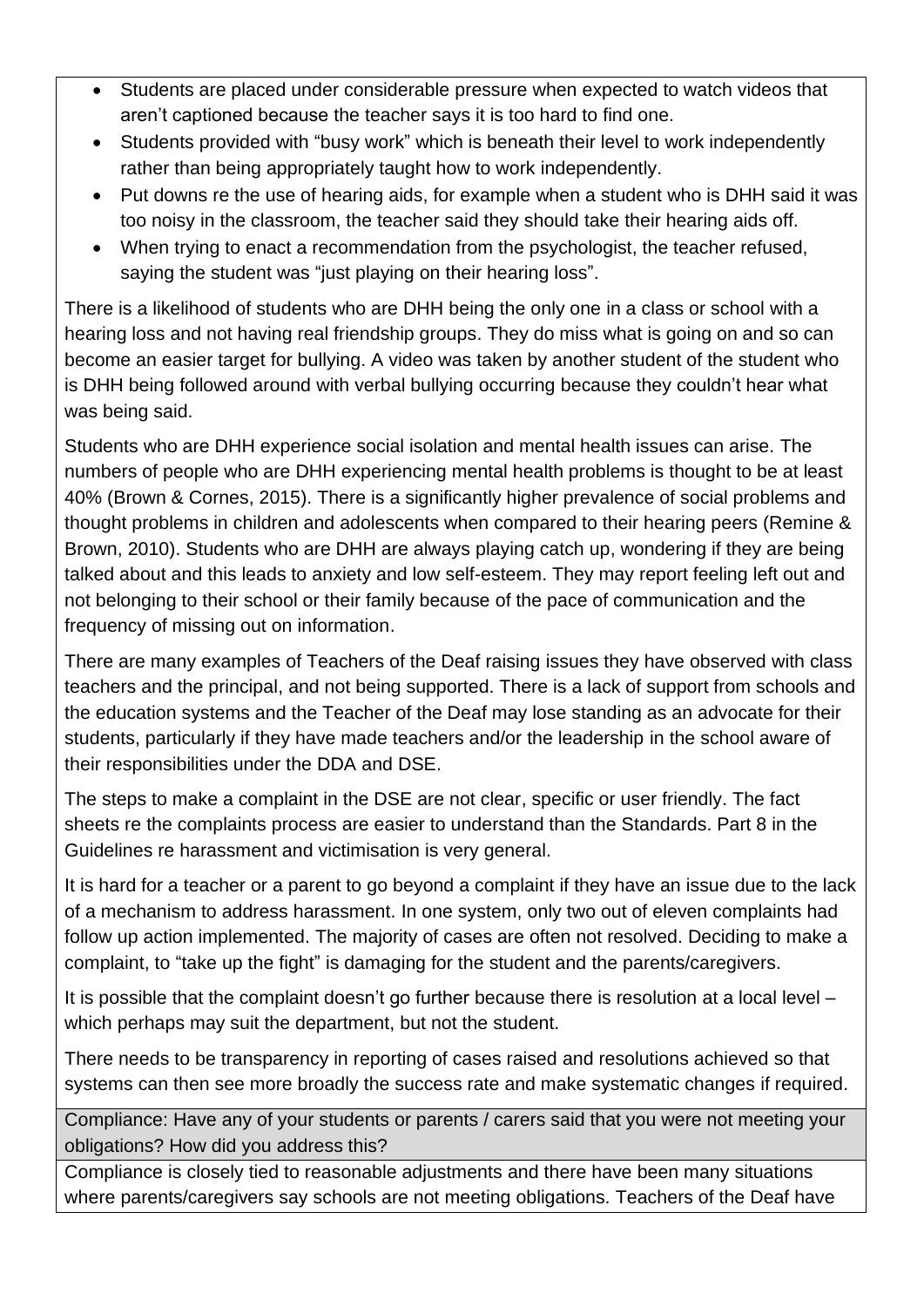an advocacy role. It is possible that because so many Itinerant/Visiting Teachers of the Deaf have been told by their managers to no longer engage in direct teaching, they find it difficult to advocate as they don't know the students as well as they could.

Teachers of the Deaf need to collaborate with classroom teachers and be in the classroom to observe how the student is functioning and get a sense of where they are at in their learning, especially when they are well behind their peers in their language levels. They can also see how they are coping socially as they are skilled at identifying what might be causing a particular problem. Often to achieve the goals of the individual learning plan, Teachers of the Deaf also need to work with students on an individual basis.

If Teachers of the Deaf attend school meetings with parents/caregivers and teaching staff to determine the goals of the learning plan and monitor progress, they have the opportunity to present evidence of student functioning in different areas, and to recommend appropriate goals. Parents'/caregivers' goals for their children are added. If parents/caregivers have concerns, it is much more likely to be with the school than the Teacher of the Deaf because of the close relationship and advocacy role they have. If parents/caregivers do have concerns they are not likely to refer to the DSE.

Transition: Tell us about your experience assisting a student with disability to transition from one education sector to another; for example, from school to further education.

Transition might be from one education sector to another or from school to work or further education but it is also from classroom to classroom within the same school, year level to year level, pre-school or kindergarten to primary school and from primary to secondary school.

The role of the Teacher of the Deaf is to empower the students who are DHH to be advocates for themselves. They frequently work with students who are DHH on self-advocacy skills and on developing an understanding of their hearing loss so they understand and articulate their access needs. One example of student learning is where a student who is DHH with additional learning needs interviewed universities, making sure they were aware of what she could offer them rather than focusing on her disability.

Sometimes schools and parents/caregivers have very different views about the student and what transition support is necessary or indeed, what the transition should be. Teachers of the Deaf also empower parents/caregivers because sometimes schools take the lead in transition without recognising that parents/caregivers are the expert about their child.

Aboriginal and Torres Strait Islander students with disability: Tell us about your experiences supporting Aboriginal and Torres Strait Islander students with disability. How did you help them to access and participate in education? How did you consult with them and their families and carers?

Many Teachers of the Deaf have not worked with students who are DHH from Aboriginal and Torres Strait Islander backgrounds and every student completing a professional experience training rates themselves poorly in this area as a teacher and as a specialist teacher.

Those who do work with Aboriginal and Torres Strait Islander students who are DHH and their families demonstrate sensitivity. It is important to understand how different Aboriginal groups see a hearing loss or other disability. Considerations re schooling are: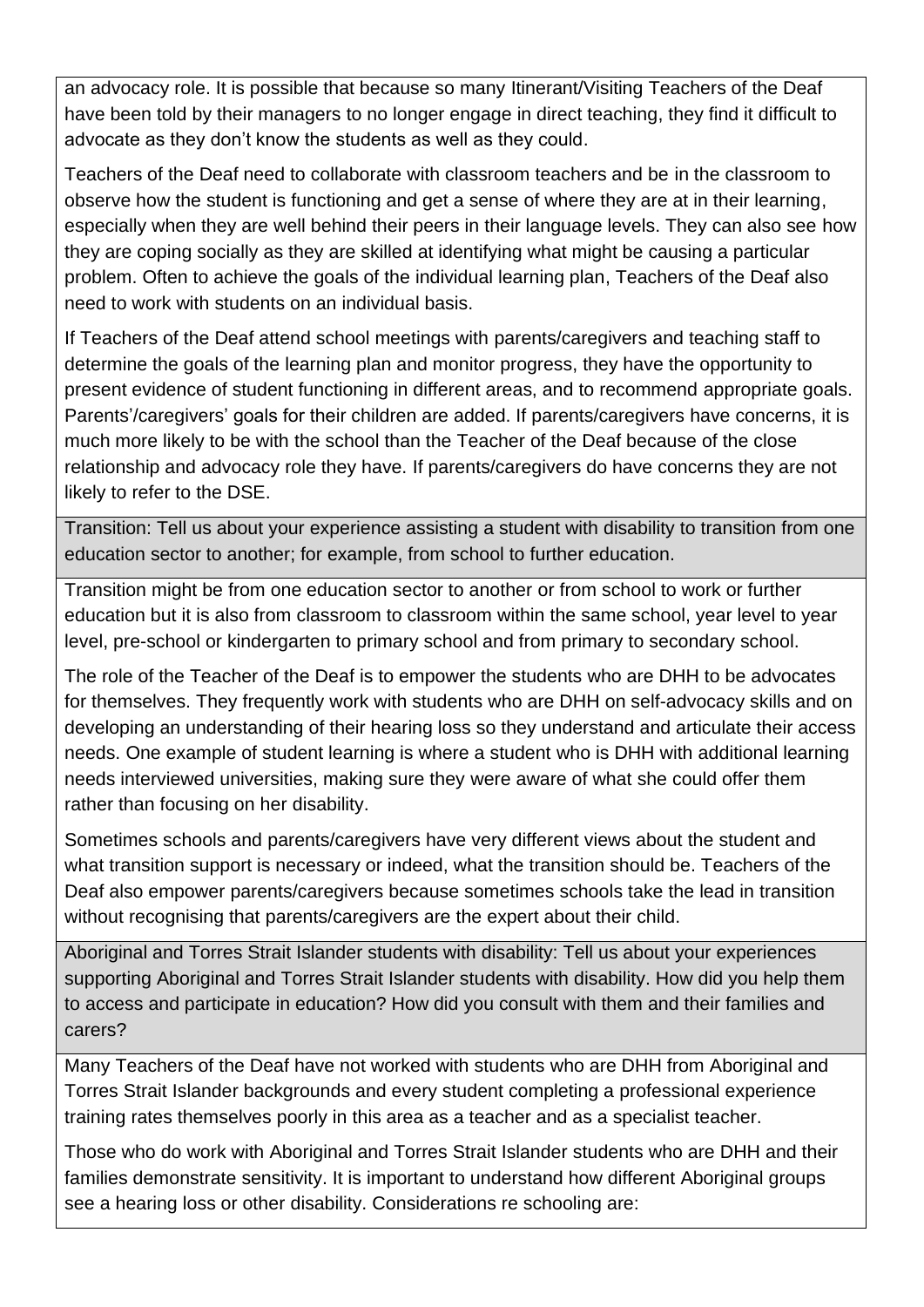- How conductive hearing loss is categorised, for example, is a whole of school response required? Should all students be worked with in the same way?
- Is the family transient? If so, what services are involved and is there continuity of support regardless of school placement?
- How are students progressing academically and socially in school and out of school?
- Are Aboriginal role models who are DHH available?
- Do staff fly in, fly out? It can be challenging for developing relationships and building capacity in schools when staff are only there for short periods.
- To which Aboriginal group does the student belong and what language/s are used at home?
- In determining student need, is it a social issue, a disability issue or a school issue?

Relationships with families are critical as everything discussed about their child, management of hearing loss and educational goals is viewed through this relationship. Schools need to be welcoming places for the family and the community.

It is disturbing that as a nation we haven't made gains in our recognition of Aboriginal and Torres Strait Islander peoples so that relationships are equal.

Specific experiences: Access and participation in education for students with disability may be affected by other circumstances such as age, sex, gender, gender identity, sexual orientation, intersex status, ethnic origin or race, and culturally and linguistically diverse background. If you have had students with disability who were affected by other circumstances, tell us about how you helped them to access and participate in education.

Access and participation in education for students who are DHH may be affected by all the circumstances that influence hearing students: age, sex, gender, gender identity, sexual orientation, intersex status, ethnic origin or race, and culturally and linguistically diverse background.

A particular challenge at this time are students from culturally and linguistically diverse backgrounds which include:

- A cultural sensitivity to disability which is often hidden from other family members as it is a source of shame to the family
- The need for working with interpreters in early intervention who may be unfamiliar with the terminology in audiology and deafness, or how to interact with and interpret young children's speech
- Families on a humanitarian visa where children are diagnosed at a late stage
- Families who don't identify a child with a disability as this will be seen as being a drain on society and can impact on the family being allowed to stay
- A child who is DHH and who is new to the country with no language not only no English, but no first language. They start school without a language on which to base the learning of the curriculum and their lack of any language impacts on brain development and cognition. These children need to be introduced to English or Auslan yet these are not languages the parents/caregivers use, creating an extra layer of challenge.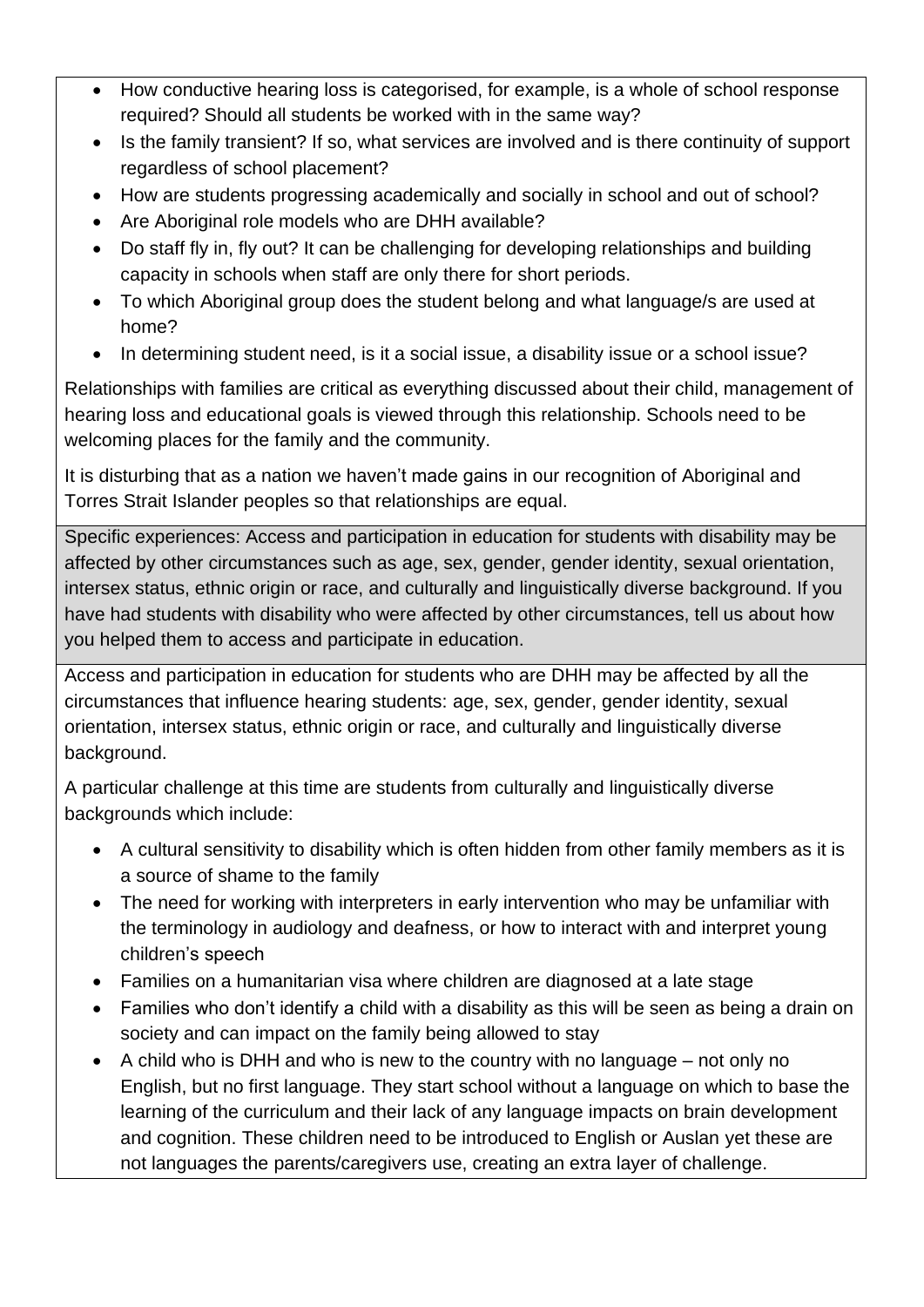• Issues with trauma because of what the student and family have been through and where they have been, for example, a student living in a tree in Africa to stay safe, and another student going deaf by listening to heavy metal in a camp because it was the only way to stay sane by blocking out the sound of gun fire.

Additional areas are:

- Trauma (often unrecognised) for students who are DHH and their families
- Students who use Auslan

When children who are DHH have no language, they need to develop a language before they can start to learn. Teachers of the Deaf are skilled in developing language. They start with determining the degree of hearing loss and how quickly assistive listening devices (hearing aids/cochlear implants) can be fitted. With these they would start by focusing on developing language through listening in small incremental stages. With or without access to hearing, Auslan would be introduced as the most direct visual way to develop language. Support will be needed, for example with an Auslan language model throughout the school day. Placement might be preferred in a mainstream school with Teachers of the Deaf on staff to facilitate access to language, whether through spoken language or signed language.

When students who use Auslan as a first language or as a preferred language need educational interpreters, these interpreters should be qualified in the Auslan language and in Auslan interpreting. They should also be certified or provisionally certified and working towards certification by the National Accreditation Authority for Translators and Interpreters (NAATI). Educational interpreters need to work closely with the classroom teacher and/or Teacher of the Deaf so that they have knowledge of the classroom content and teacher's objectives to provide accurate information at the appropriate level for the student.

COVID-19: Has COVID-19 impacted the experience of your students with disability in participating in education? Have their experiences ever been impacted by other major events, such as natural disasters?

COVID-19 impacted the experiences of students who are DHH significantly. In the future the vulnerable category should be broadened to include students who are DHH so they can continue to be together at school for their learning.

Impacts included:

- The needs of students who are DHH being the last ones considered
- In one state a sector decided online learning could only be via audio and not video because of safety concerns, reducing the opportunity for students who are DHH to lipread and gain clues from facial expressions. Special dispensation had to be sought for the use of video + audio for students who are DHH.
- For online videoing, there needed to be double the resources so another teacher could be with the student. Issues of child protection required teachers to record contact lessons to protect themselves.
- In Victoria the impact has been more severe with online learning still occurring.
- Parents/caregivers and students were not happy with the lack of adjustments and lack of differentiation in materials provided to the student.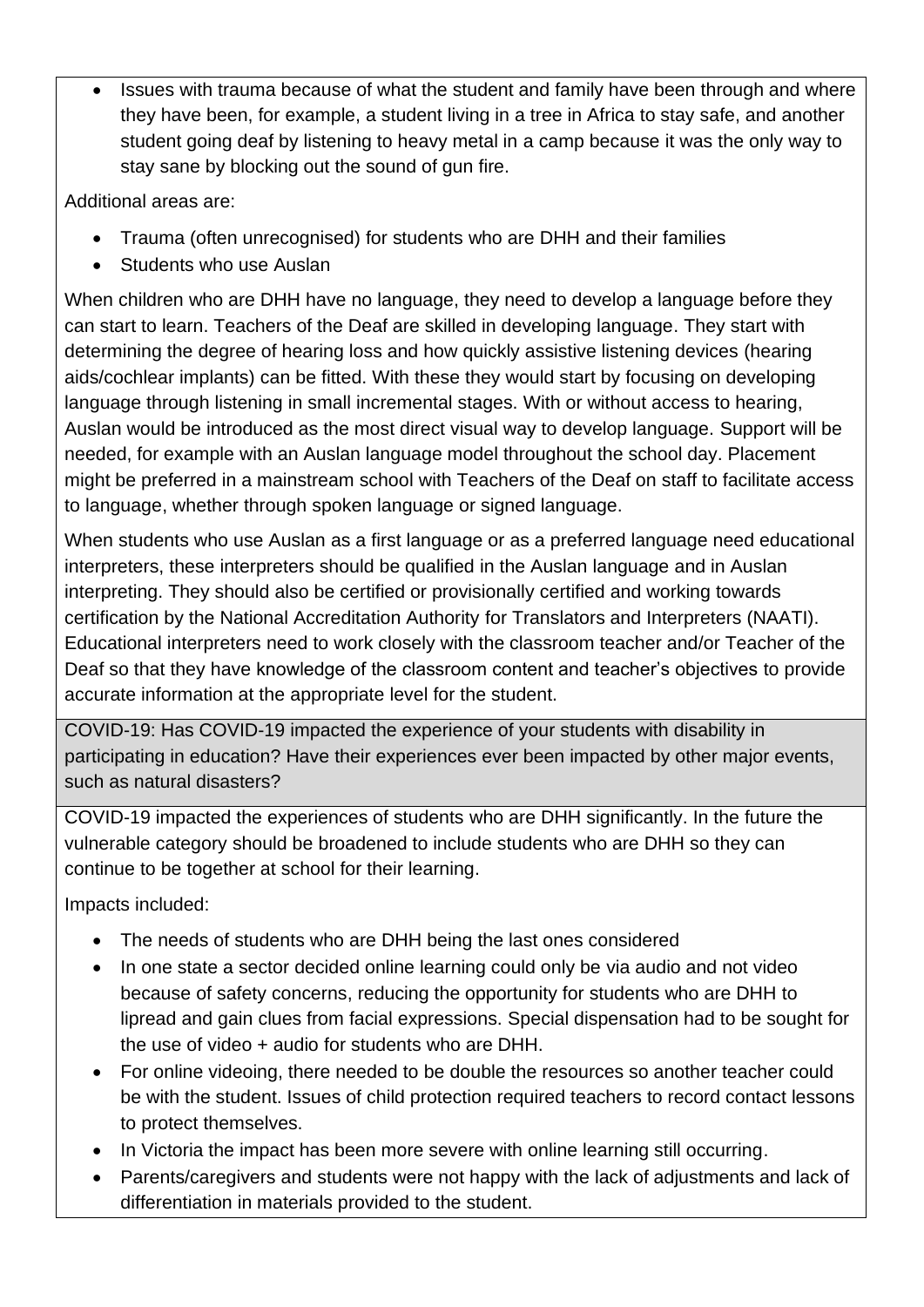- The most disadvantaged students have been impacted the most.
- Students felt isolated and missed their peers. Communication barriers on videoconferencing made it more difficult to connect with their peers socially during this time.
- Frustration with bandwidth and file size limitations at school/home
- Lack of existing curriculum materials available with captions and in Auslan
- Resource modifications required were often requested at short notice and were often too late to be of use to the student.
- Concern about student wellbeing and their capacity to complete the work being sent home without support.
- Students missed their friends and felt isolated, especially if their parents are unable to communicate with their own children as they are not competent in Auslan.
- Students didn't always have a device or internet access.
- Families couldn't communicate well and school staff weren't available to help them understand their school work.
- Resources shared by the school weren't accessible, for example, they were not modified to their level, videos were provided without captions or Auslan translations.
- Videoconferencing platforms used by schools for virtual live class sessions did not support access for students who are DHH.
- Schools did not make use of captioning for students to access what peers and teachers were saying.
- Students found it hard to see the Auslan interpreter on the screen as the image was too small.

We concur with the findings of Children and Young People with Disability (CYDA) *Not even remotely fair: Experiences of student with disability during COVID 19* (July 2020) about the need:

- to ensure that all students with disability are socially connected to peers with whom they can communicate and foster deep connections
- for teachers to plan and provide accessible, intentional support for students with disability and check in with them regularly regarding their learning
- for the creation of accessible online spaces that are underpinned by Universal Design for Learning

When two types of support were provided i.e., educational support such as timely provision of accessible programs with the right modifications and check ins from skilled staff, and social support, such as connection with like peers and adult role models, students were highly likely to engage well with their learning and demonstrate good wellbeing.

Recommendations:

- Students who are DHH should be considered as part of the broad group of vulnerable students.
- If students who are DHH remain at home, schools need to promptly establish and document a plan around how to support the student's wellbeing and curriculum needs and draw on advice and support from Teachers of the Deaf.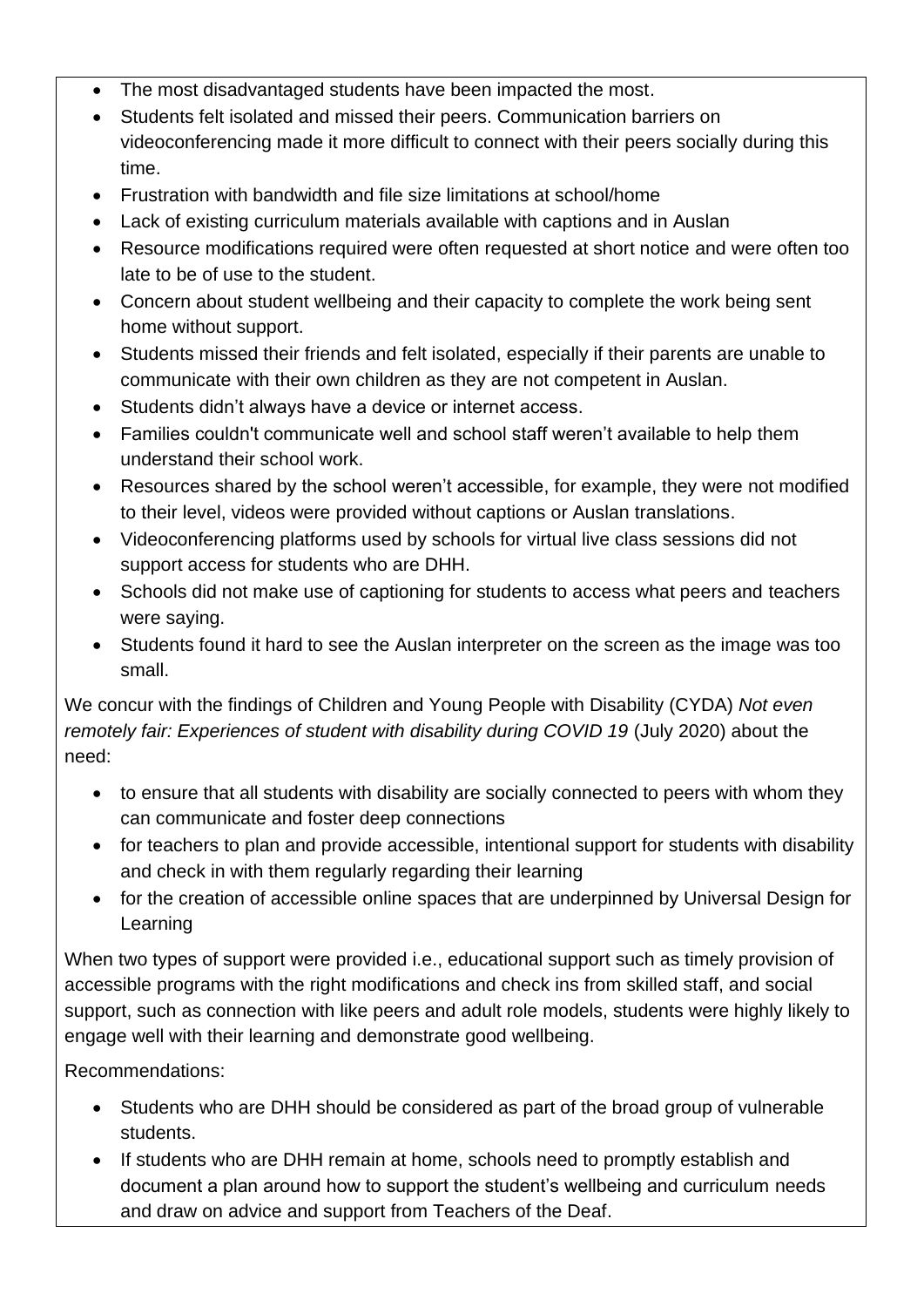- Schools use available resources to ensure students have regular connection with like peers and staff and that the programs delivered to them are accessible and at level with any appropriate modifications included.
- Coordinate state-wide Zoom like peer sessions regularly and include role models who are DHH.
- Ensure staff with appropriate skills make regular contact with the student who is DHH and their family.
- Ensure lessons and resources are accessible and at the appropriate developmental level. This could involve:
	- o creation of resources in Auslan or with captions at the local level,
	- o accessing resources from a central online touchpoint
	- $\circ$  connecting with specialised programs
	- o provision of training in VC platforms, captioning, editing etc
	- o review approach to Universal Design in resource making and prioritising production of resources in Auslan
	- o identify an easy captioning tool for use at the school level and provide training to staff
	- o connect with, and establish regular communication protocols with, Teachers of the Deaf in each region and provide professional learning that matches the needs of their role and the student cohort they support
	- o consider all departmental materials/announcements needing to be shared in Auslan for staff who are DHH in a timely manner
	- o collaborate with key cluster/specialised programs for DHH students to share resources and best practice across each state

# **We want to know what you think about the Standards.**

Are you familiar with the Standards and what they are designed to do? If so, where did you find out about the Standards?

As an organisation of professionals, we have been aware of the Disability Standards for Education since they were first mooted. After having thoroughly reviewed and responded to the 2010 and 2015 reviews of the Disability Standards, we would like to express a concern that they are too general and that individual disability needs are not addressed. We understand the need to encompass feedback from everyone but we would like to see attention paid to the recommendations from specialist teachers who are experts in the field of deaf education from birth to post-secondary school. Unlike the NDIS which does not seek experts in particular fields to advise families and work with children, Teachers of the Deaf have recognised university qualifications, for some years at Master's level.

There is a lack of respect for our expertise and our knowledge of the students in meeting Standard 1 of the AITSL Professional Standards for Teachers: *Know students and how they learn.* The team reviewing the Standards should include someone with qualifications in deaf education who can assist with interpretation of the Standards for students who are DHH. There is a gap between knowledge of Standards and implementing adjustments. Specialists Teachers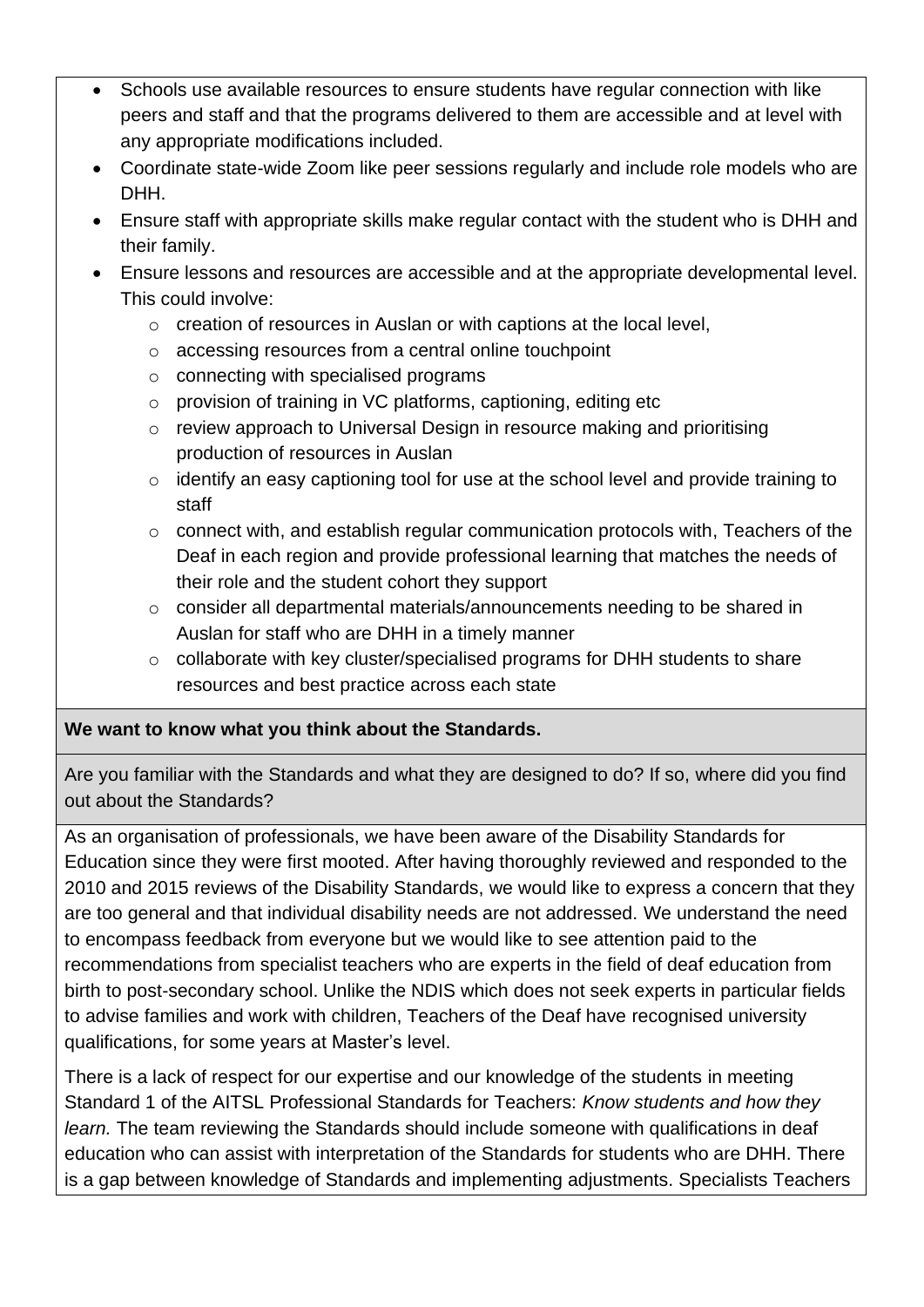of the Deaf can bridge this gap and bring the knowledge of educational need that medicallybased specialists such as audiologists and speech language pathologists do not.

In line with the sentiment *Nothing about us without us,* there is a need for genuine representation of the range of experience of people who are DHH and people from CALD backgrounds.

Acknowledge the family are experts when it comes to discussions about their child.

For all children and young people to access education, schools need the knowledge of specialists, otherwise there is difficulty in providing a service which targets areas of needs: *you don't know what you don't know.*

We believe there needs to be adjustments to the DSE Guidance Notes to provide elaboration of the points discussed.

Have you received training of any kind about the Standards? What did this involve?

In some states there is training about the DDA and the Standards in pre-service teacher courses. Students may also be required to show inclusive practices and differentiation in lesson planning. University courses training Teachers of the Deaf also discuss implementation of the Standards.

In most states professional development is offered to leadership teams who then discuss what they have learned with staff. This may focus on the teaching and support staff who work with students, but not front desk staff who routinely provide information to parents/caregivers. In one state every teacher needs to complete a module on disability standards. There may not be provision of a refresher course and there appears to be considerable variation across different states and territories.

In other states training is managed through online courses or webinars. They may link to the NCCD website where there are 8 different modules which are easy to follow.

Teachers of the Deaf include reference to the DDA and the DSE in presentations to, and discussions with, school staff.

There are different levels of accountability but this is not systematic across the country. One state provided a training package for "on the same basis" but this is no longer mandated.

We recommend that:

- every teacher, including replacement teachers, needs to complete a module on the Standards which could be linked to the NCCD website.
- this training be a requirement of registration bodies for provisional teachers.
- modules be developed for discrete disabilities to broaden understanding of
	- o reasonable adjustments
	- $\circ$  on the same basis
- training provided to parents/caregivers so they understand and use the same language

Do you understand your obligations when it comes to students with disability being able to access and participate in education? How have the Standards helped you to understand your obligations?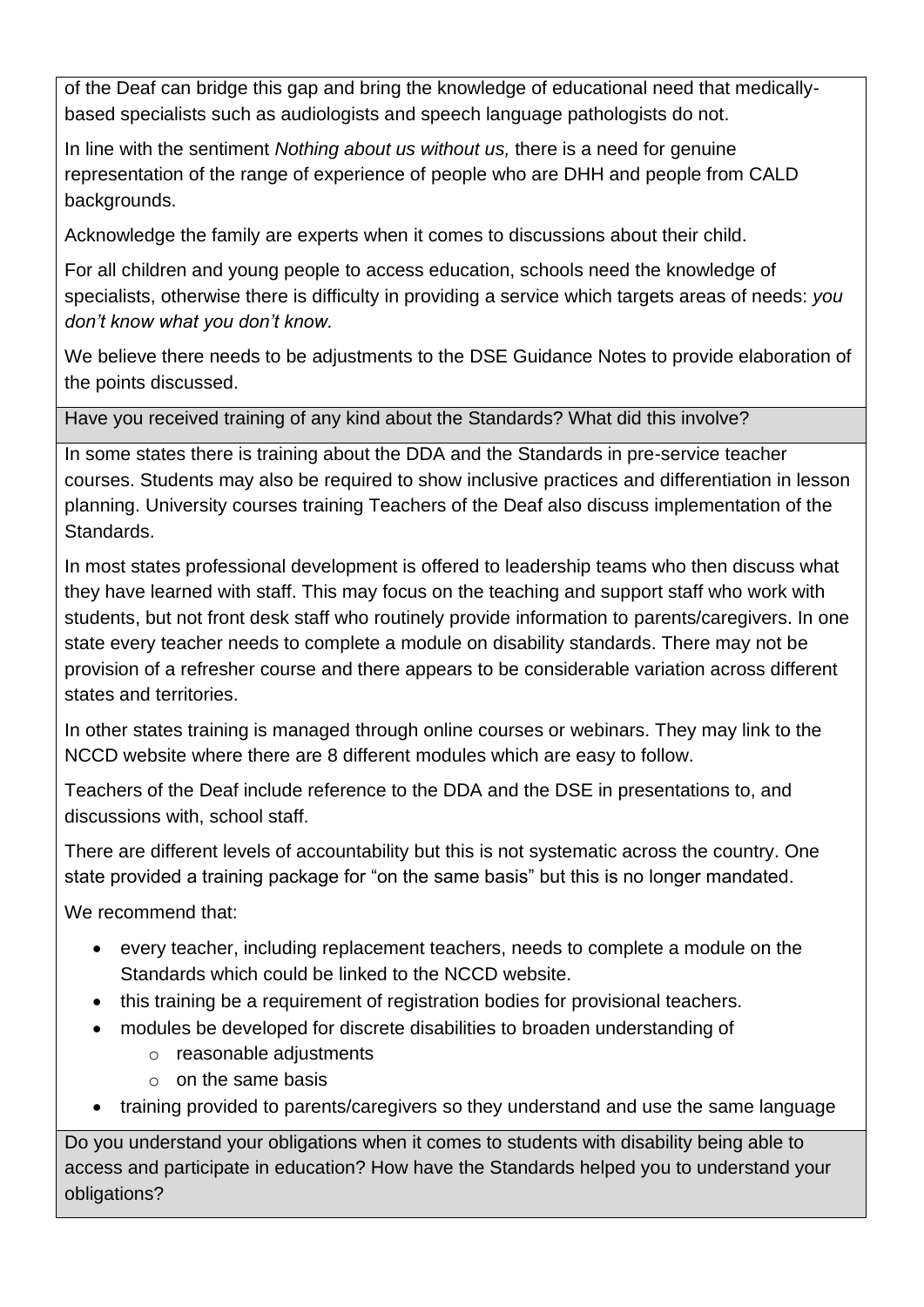Do you feel confident negotiating and implementing a reasonable adjustment? Do you know how to determine if this would result in uniustifiable hardship?

As an organisation of professionals, we understand our obligations and our work involves working collaboratively to ensure classroom teachers ensure DHH can access and participate in education. Leaders in schools have an understanding of their obligations.

We are focused on the needs of students who are DHH and feel confident in negotiating and implementing reasonable adjustments.

We articulate understanding when we write reports and recommend adjustments for students who are DHH to be implemented in school or in assessments. We contribute to a student's individual learning plan and the documentation of recommended adjustments. In some states, parents/caregivers are part of the process of developing learning plans but in other states they are not, and the plan may not be shared with parents/caregivers. It is important that parents/caregivers understand and contribute to adjustments which are recommended for their child.

There can be a gap between what is recommended and its implementation. Adjustments may not be enacted without specialist teachers involved and modelling the adjustment. However, adjustments may not be maintained over time and with many Itinerant/Visiting Teachers now told their role is consultation, not direct teaching, there is limited opportunity to influence teacher practice.

Some states have devolved accountability to principals so there is no scrutiny and no accountability for, for example, the use of funding provided for the support of students with disabilities.

We are aware of particular adjustments that schools claim would result in unjustifiable hardship: real time captioning and full-time interpreters. In the past a full time captioner would have cost \$100,000.00 per year, which at the time was equivalent to a teacher's salary. These options rely on changes in teacher practice and process implementation so that not only are teachers' voices captioned, but also students' voices. All states provide funding for students with disabilities, but the amount in some states is not sufficient to employ a full-time Auslan interpreter so schools either top up the funding, or make decisions about what subjects will not be interpreted. We understand that individual schools, particularly smaller schools, may not have the capacity to add extra funds. However, systems do have the funding to cover these access requirements.

The criterion for **unjustifiable hardship** needs to be clearer regarding what evidence warrants as unjustifiable hardship.

The criterion for unjustifiable hardship seems to be often applied at the point of enrolment when a school says it doesn't have the capacity to cater for the student's needs. Examples provided by parents include: "We don't have funding for…" or "X school has more experience they already have the staff". If parents are aware of their rights, they can assert their right to enrol their child in the school. It is up to the education system to work with the school to provide the necessary supports for the student. It is only under exceptional circumstances that an enrolment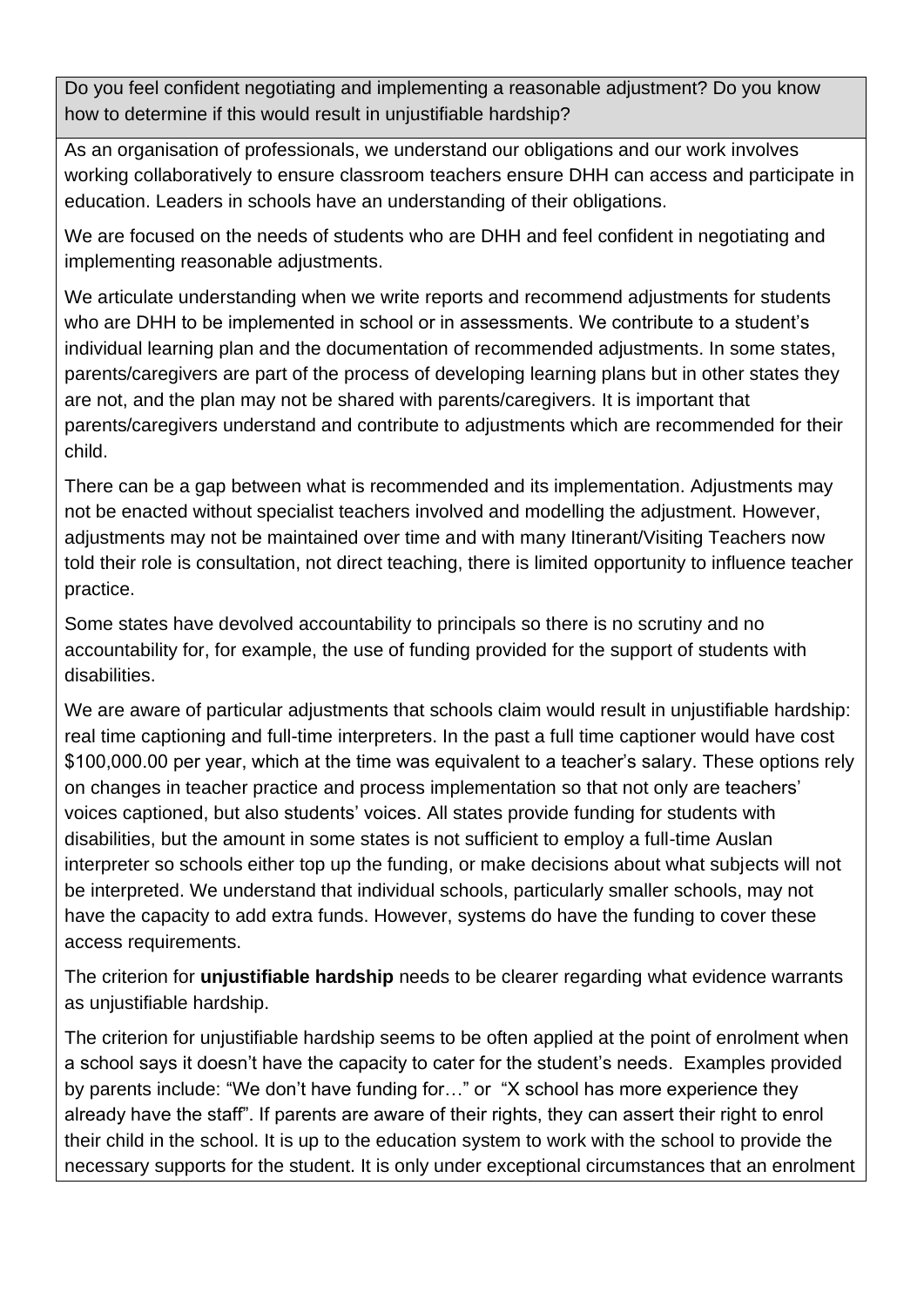be denied. However, parents when faced with such comment seldom pursue enrolment in the school.

Do you think the Standards help students with disability to access and participate in education and training on the same basis as students without disability? Why, or why not?

The Standards have the potential to help students with disability to access and participate in education and training on the same basis as students without disability, but schools do not always implement reasonable adjustments consistently. As outlined in the response to online learning under COVID, adjustments were not considered at all.

If parents/caregivers know about the Standards and have the capacity to act as advocates with tenacity, this provides them with the opportunity to have conversations with the principal and staff.

Senior secondary students in particular need to be taught about the Standards, their rights under the DDA, how to advocate for themselves, the adjustments that work best for them, or how tweaks to adjustments might assist further. They will develop confidence in asking for adjustments or special provision in tertiary settings.

Students might need to be supported in their attempts at self-advocacy, especially with Year 12 coordinators and other staff who lack understanding that students are doing well *because of* supports. This need for supports should also translate to exams, and support for any application for special provision.

There is a gap in teachers and leaders understanding what the term "on the same basis" means, and that adjustments, particularly in assessments, are not being unfair to other students.

Do you think the Standards help Aboriginal and Torres Strait Islander students with disability to access and participate in education and training on the same basis as students without disability? Tell us why you think this.

The Standards should help Aboriginal and Torres Strait Islander students with disability to access and participate in education and training on the same basis as students without disability if enacted but a lack of knowledge, capacity and understanding often means the Standards are not enacted.

It is important to increase our knowledge to understand how disability is viewed in different communities.

The Standards are part of the broader issue of Aboriginal and Torres Strait Islander students accessing education on the same basis as other students generally, not just for students with disabilities.

Teachers of the Deaf build trust with parents/caregivers from the child's diagnosis through hearing screening, then accompanying the family throughout their child's education over a long period of time. However, cultural norms may mean not all information about the Standards 'gels' with Aboriginal and Torres Strait Islander communities, for example a response such as "they'll be OK" reflects belonging to their community.

We need to work from a basis of "what will work for you?" to include parents/caregivers in the education process. *Nothing about us without us* means Elders who know their own people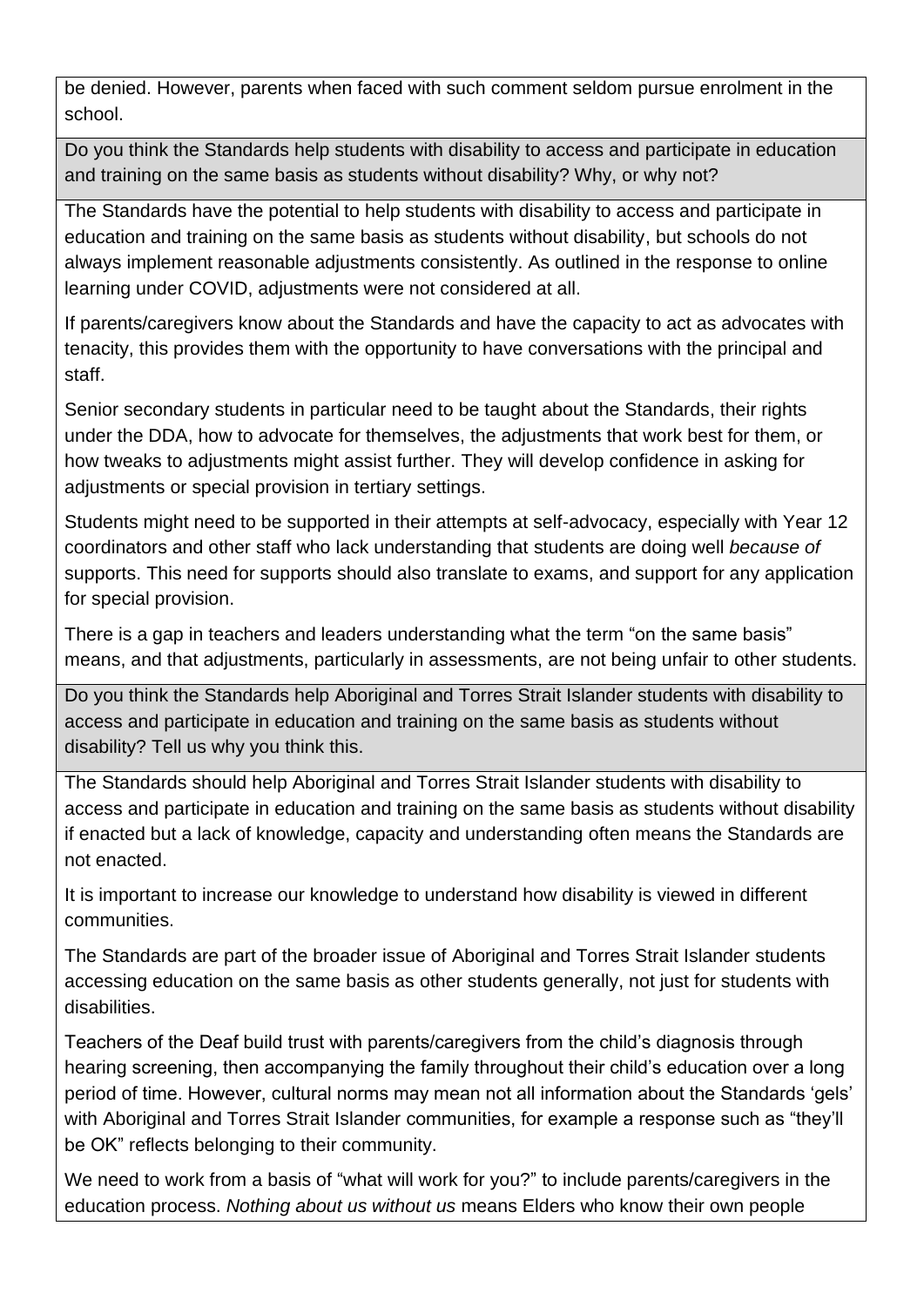should be listened to. They are the experts with lived experience. There is also a place to bring in people from community with an educational background to give advice.

The Sound Scouts app has resulted in the identification of more students with hearing loss. Many young children and students may still have ear health and resultant hearing loss but are undetected and thus schools don't have the strategies or equipment such as sound field systems in place to help them access learning. Support for the teachers to learn more about the implication of conductive hearing loss and ear health issues is recommend. Specialist Teachers of the Deaf have expertise in this area and can recommend programs such as *Deadly Ears can Listen and Learn* from Queensland and other credible programs, but there has not been a great uptake. Schools are unaware of the importance of such professional learning and the importance of it.

**This Review will help us to consider if we need to improve the Standards and how they are used and implemented. We want to know how you think the Standards could be improved.**

How do you think the Standards could be improved to help overcome barriers for students with disability in accessing or participating in education?

We believe there is a need to be more explicit about the wide range of reasonable adjustments that could be considered for students who are DHH in their education and for assessment. We also believe that schools generally do not understand what "on the same basis" means because of the frequent comment that adjustments are not fair on the other students.

We recommend that input be sought from experts in the provision of education to students who are DHH and we would be pleased to meet to discuss the development of additional support materials.

The key task is for the Standards to be implanted in education on a daily basis.

There is a need for clear recommendations that schools with students who are DHH do not just consult, but work with Teachers of the Deaf to improve practice and build capacity in classroom teachers.

The measures for compliance are good but the beginning statement "Measures that the education provider *may* implement…" is not strong enough. There needs to be a clearer statement that specialised services such as that provided by Teachers of the Deaf must be involved.

There needs to be some discussion that compliance with the Standards is documented and verified. Currently, boxes can be ticked but in everyday teaching, adjustments are not implemented. Providers must consult with students and their family, but at the present time they can decide not to.

Teachers employed by education departments cannot be involved in taking complaints to departments, although they can remind schools of their obligations. There are times when there have been negative repercussions for Teachers of the Deaf and by extension the students with whom they work and their families.

Complaints therefore need to be raised by parents/caregivers who may not have the wherewithal to advocate so strongly for their child and quote the DDA or DSE. They are often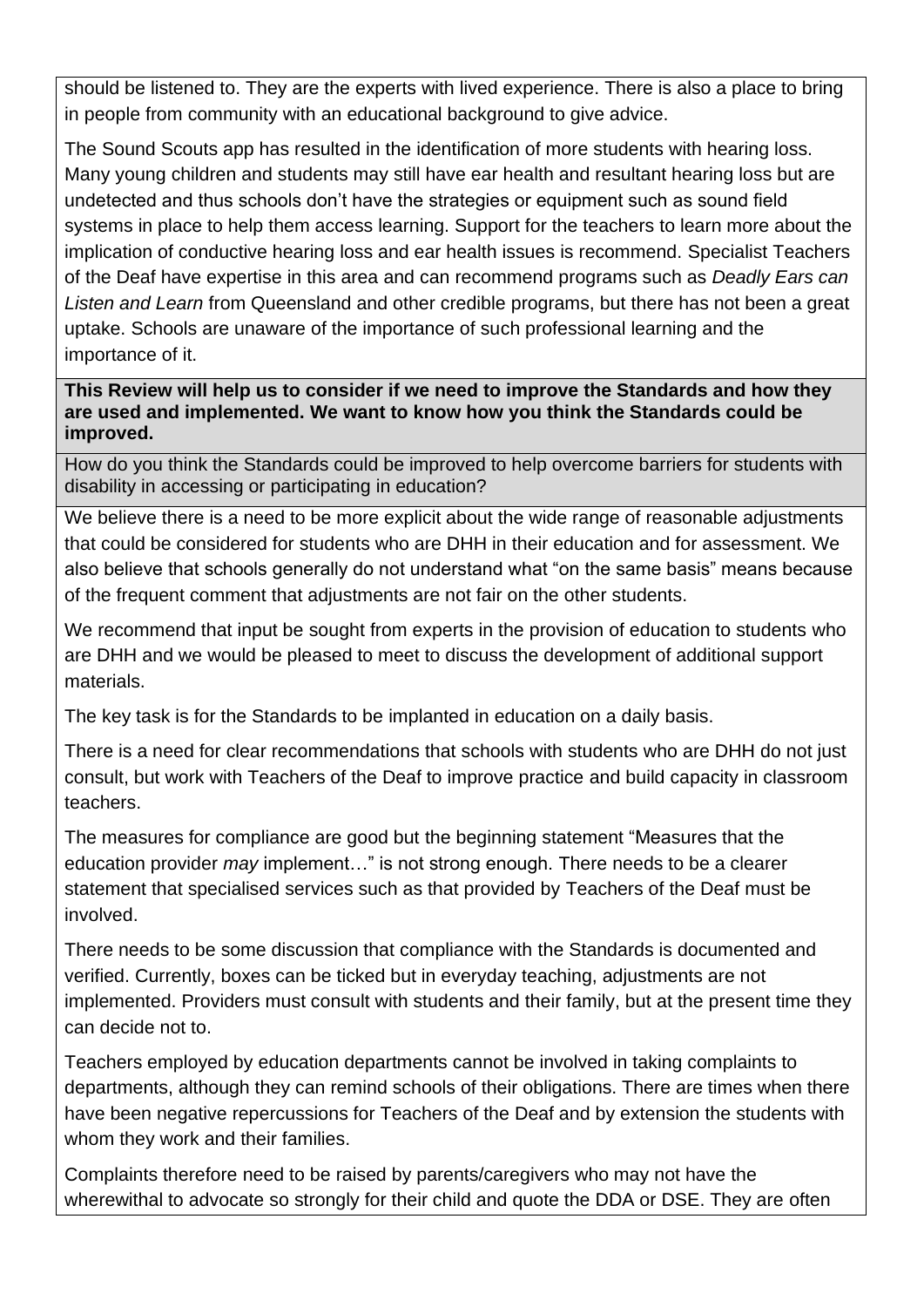not prepared for the fight – and it is a fight – for a protracted period of time. This should not be an outcome of the measures for compliance with the Standards. Education departments need to have a system in place where investigations and mediations can occur and provision of adjustments modified.

Some states have signposts for schools to improve practice such as including adjustments in school documentation of implementation plans which are enacted on a daily basis. This process can be supported by individual learning plans which are a good reflection of each individual student and the adjustments they need.

Do the Standards need changing? If so, please let us know how you would change them.

7.3 in the Standards needs to replace the term "an associate of the student" with a requirement for consultation with specialist educators such as Teachers of the Deaf when considering children and young people with hearing loss of any degree.

Recommendations included elsewhere in this document are listed here:

- Students who are DHH should be considered as part of the broad group of vulnerable students.
- If students who are DHH remain at home, schools need to promptly establish and document a plan around how to support the student's wellbeing and curriculum needs and draw on advice and support from Teachers of the Deaf.
- Schools use available resources to ensure students have regular connection with like peers and staff and that the programs delivered to them are accessible and at level with any appropriate modifications included.
- Coordinate state-wide Zoom like peer sessions regularly and include role models who are DHH.
- Ensure staff with appropriate skills make regular contact with student who is DHH and the family.
- Ensure lessons and resources are accessible and at the appropriate developmental level. This could involve:
	- o creation of resources in Auslan or with captions at the local level
	- o accessing resources from a central online touchpoint
	- o connecting with specialised programs
	- o provision of training in VC platforms, captioning, editing etc.
	- o review approach to Universal Design in resource making and prioritising production of resources in Auslan.
	- o identify an easy captioning tool for use at the school level and provide training to staff
	- o connect with, and establish regular communication protocols with Teachers of the Deaf in each region and provide professional learning that matches the needs of their role and the student cohort they support
	- o consider all departmental materials/announcements needing to be shared in Auslan for staff who are DHH in a timely manner
	- o collaborate with key cluster/specialised programs for children and young people who are DHH to share resources and best practice across each state.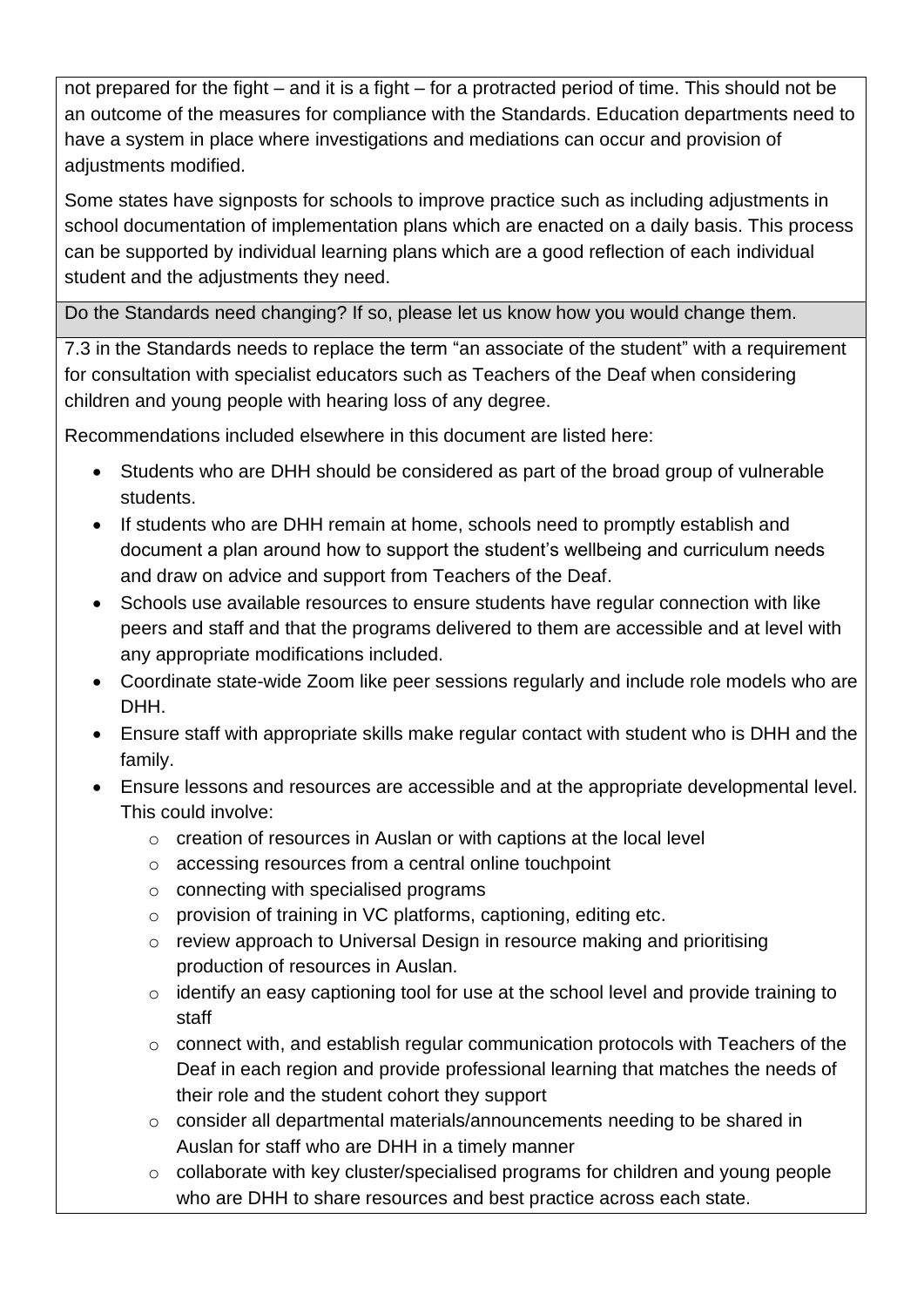- Every teacher, including replacement teachers, needs to complete a module on the Standards which could be linked to the NCCD website.
- This training be a requirement of registration bodies for provisional teachers.
- Modules be developed for discrete disabilities to broaden understanding of
	- o reasonable adjustments
	- o on the same basis
- Training should be provided to parents/caregivers so they understand and use the same language.
- Input should be sought from experts in the provision of education to students who are DHH and we would be pleased to meet to discuss the development of additional support materials.

#### What should be done to improve awareness of the Standards?

To improve awareness of the Standards there could be:

- more advertising of links to existing modules
- monitored training
- a link to teacher registration
- an expectation that the adjustments being implemented for students who are DHH and other strategies for inclusion be included in each teacher's annual review process
- modelling from leaders and experts such as Teachers of the Deaf in various scenarios, and in usual circumstances such as COVID where planning can occur to include adiustments
- work distributed state-wide needs to reflect adjustments such as captions and Auslan interpreting, so this becomes embedded practice as an access issue systematically and responsibility for this work doesn't sit with people working in the disability sector
- good positive examples of implementation of the Standards. We would welcome being involved in this process.

Do you need more or different support to help you to understand and apply the Standards? What kind of support would be useful?

A great deal of information is on the NCCD website. Schools could be directed to this to help them support implementation of the Standards at a particular point in time.

"Reasonable adjustments" and "on the same basis" need specific explanations and long lists of possible adjustments to help schools understand that adjustments will vary for each individual student. It will also help teachers understand that the focus always needs to be the specific student who is DHH they are working with so that they are not just addressing surface needs. It is often said that mainstream teachers who have worked with a student who is DHH have worked with that one student. The next student who is DHH may be very different and adjustments may need to be different to match the needs for this particular student.

Do you find the Guidance Notes for the Standards useful? If not, why not?

The Guidance Notes are helpful but we suggest there be an advisory process where advocacy bodies could provide a range of examples that could be referred to as a support for teachers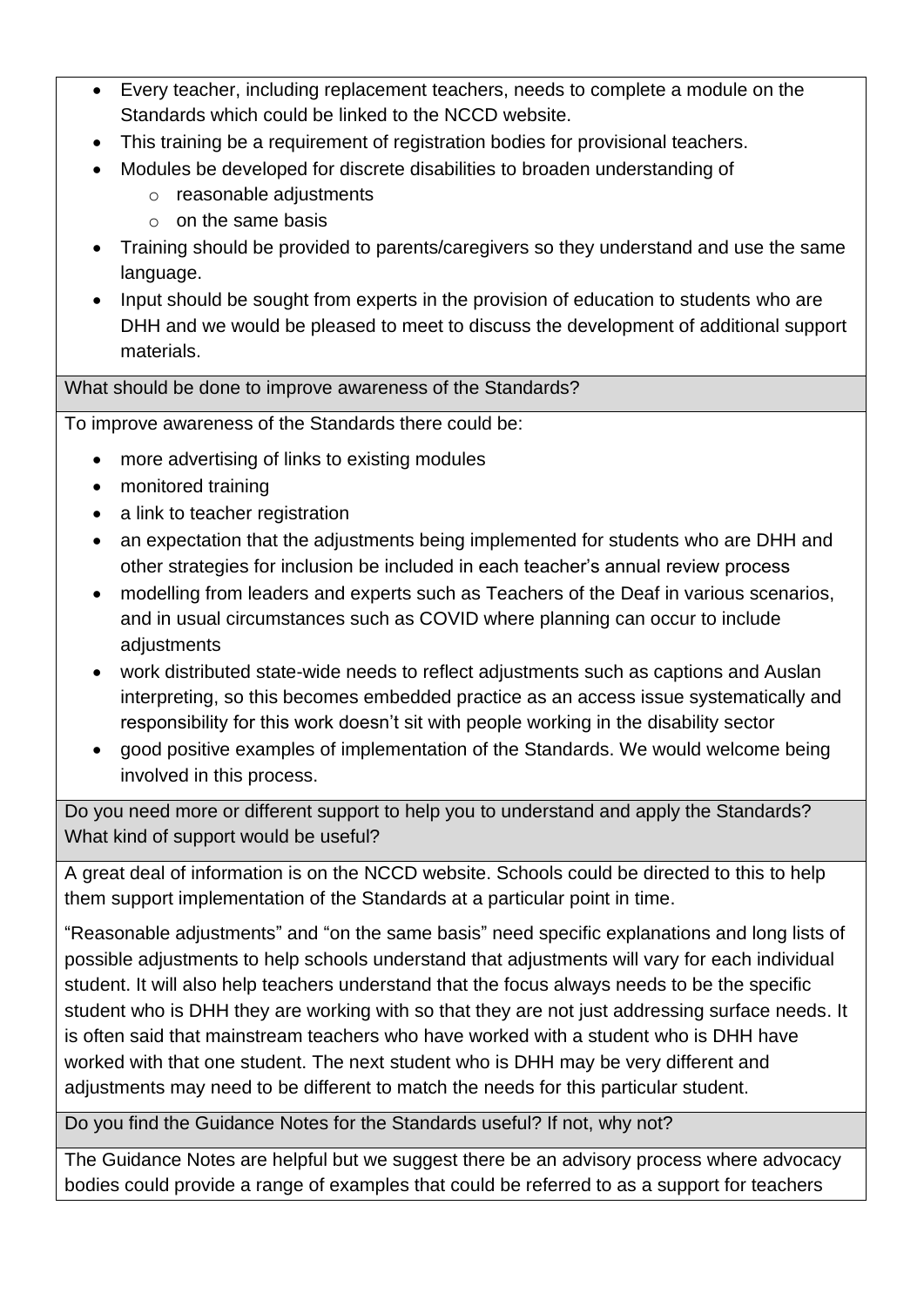and leaders in mainstream schools. This would include examples for supporting children and young people across the spectrum of hearing loss.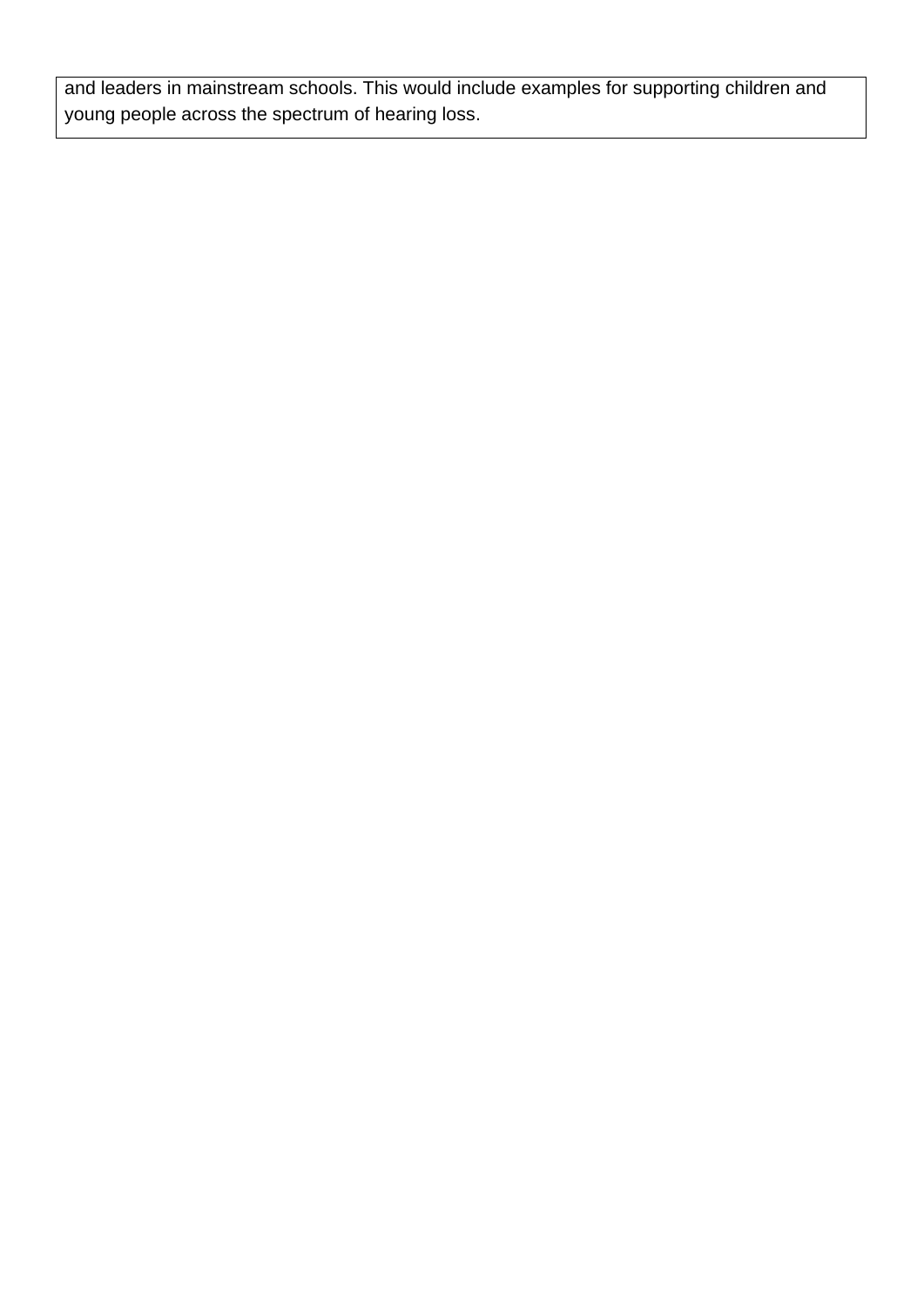#### **References**

Brown, P. M., & Cornes, A. (2015). Mental health of deaf and hard-of-hearing adolescents: What the students say. *Journal of Deaf Studies and Deaf Education. 20* (1) 75-81.

Corwin Visible Learning Plus (2017). 250+ influences on student achievement. Retrieved from: [https://visible-learning.org/wp-content/uploads/2018/03/VLPLUS-252-Influences-Hattie-ranking-](https://visible-learning.org/wp-content/uploads/2018/03/VLPLUS-252-Influences-Hattie-ranking-DEC-2017.pdf)[DEC-2017.pdf](https://visible-learning.org/wp-content/uploads/2018/03/VLPLUS-252-Influences-Hattie-ranking-DEC-2017.pdf)

Corwin Visible Learning Plus (2018). Backup of Hattie's ranking list of 256 influences and effect sizes related to student achievement. Retrieved from: [https://visible-learning.org/backup-hattie](https://visible-learning.org/backup-hattie-ranking-256-effects-2017/)[ranking-256-effects-2017/](https://visible-learning.org/backup-hattie-ranking-256-effects-2017/)

Department of Education and Training (2016). *Review of the program for students with disabilities.* Retrieved from:

<https://www.education.vic.gov.au/Documents/about/department/PSD-Review-Report.pdf>

Evidence for Learning (2019). *Making best use of teaching assistants*. Sydney: Evidence for Learning.

Lavoie, R. (n.d.). *Fairness: To each according to his needs.* Retrieved from: <http://www.ricklavoie.com/fairnessart.html>

Marschark, M., & Hauser, P. C. (2012). *How deaf children learn: What parents and teachers need to know.* New York: Oxford University Press Inc.

National Association of Australian Teachers of the Deaf (2016). *Teacher of the Deaf Elaborations of the Australian Professional Standards for Teachers*. Retrieved from: [http://www.naatd.com.au/NAATD\\_Teacher%20of%20the%20Deaf%20Elaborations\\_V2.pdf](http://www.naatd.com.au/NAATD_Teacher%20of%20the%20Deaf%20Elaborations_V2.pdf)

Remine, M. D., & Brown, P. M. (2010). Comparison of the prevalence of mental health problems in deaf and hearing children and adolescents in Australia. *Australian and New Zealand Journal of Psychiatry. 44*: 351-357.

Rittel, H. W. J., & Webber, M. M. (1973) Dilemmas in a general theory of planning. *Policy Sciences,* 4(2). pp. 155-169.